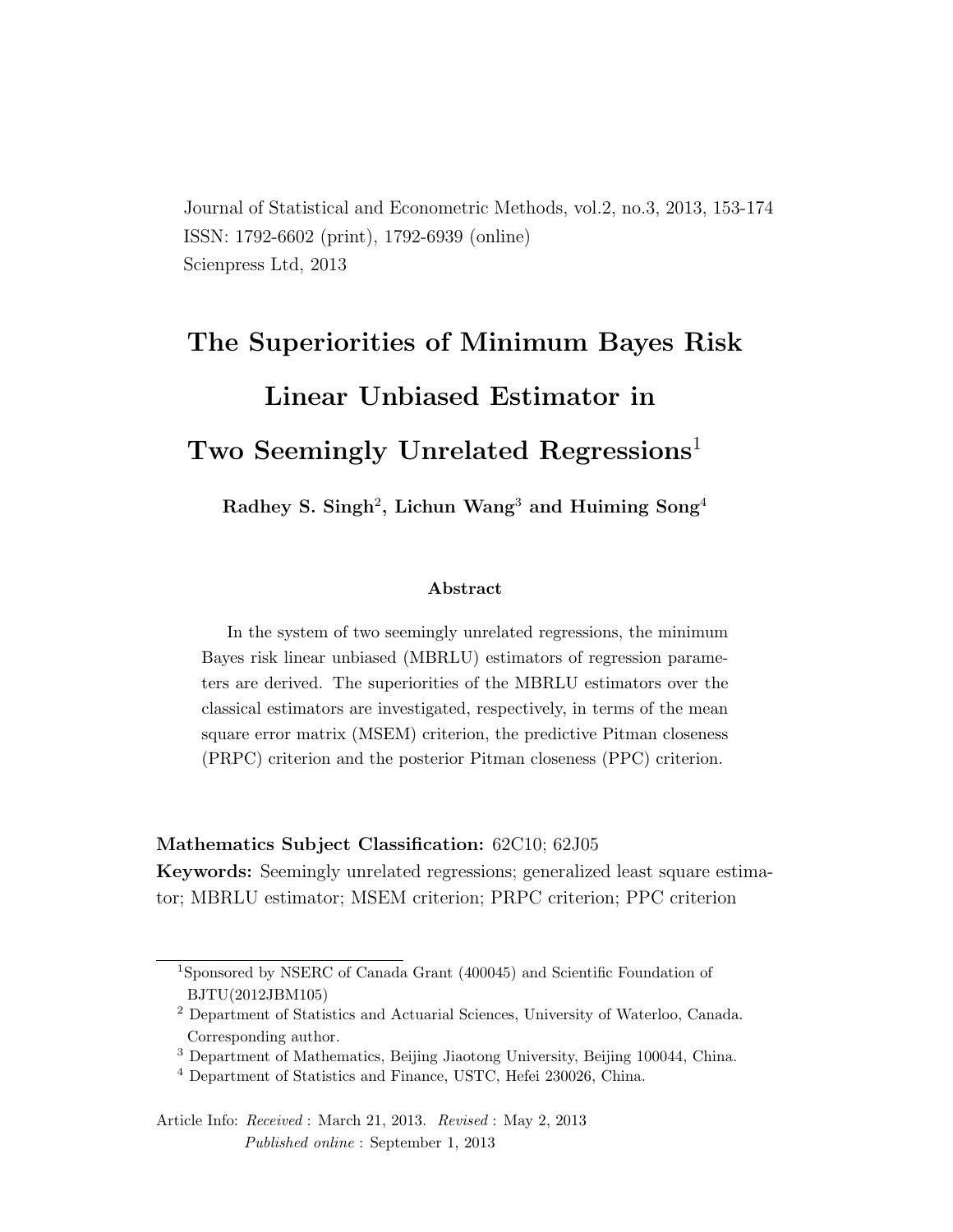### 1 Introduction

Consider a system consisting of two seemingly unrelated regressions (SUR)

$$
\begin{cases}\nY_1 = X_1 \beta_1 + \epsilon_1 \\
Y_2 = X_2 \beta_2 + \epsilon_2\n\end{cases},
$$
\n(1.1)

where  $Y_i(i = 1, 2)$  are  $n \times 1$  vectors of observations,  $X_i(i = 1, 2)$  are  $n \times p_i$ matrices with full column rank,  $\beta_i(i = 1, 2)$  are  $p_i \times 1$  vectors of unknown regression parameters,  $\epsilon_i(i = 1, 2)$  are  $n \times 1$  vectors of error variables, and

$$
E(\epsilon_i) = 0, \quad Cov(\epsilon_i, \epsilon_j) = \sigma_{ij} I_n, \quad i, j = 1, 2,
$$

where  $\Sigma^* = (\sigma_{ij})$  is a 2 × 2 non-diagonal positive definite matrix. This kind of system has been widely applied in many fields such as econometrics, social and biological sciences and so on. It was first introduced to statistics by the Zellner's pioneer works (Zellner (1962, 1963)) and later developed by Kementa and Gilbert (1968), Revankar (1974), Mehta and Swamy (1976), Schmidt (1977), Wang (1989) and Lin (1991), etc.

Denote  $Y = (y'_1, y'_2)'$ ,  $X = diag(X_1, X_2)$ ,  $\beta = (\beta'_1, \beta'_2)'$ ,  $\epsilon = (\epsilon'_1, \epsilon'_2)'$ . One can represent the system (1.1) as the following regression model

$$
Y = X\beta + \epsilon, \quad \epsilon \sim (0, \Sigma^* \otimes I_n), \tag{1.2}
$$

where ⊗ denotes the Kronecker product operator.

Following from Wang et al  $(2011)$ , we know that if  $\Sigma^*$  is known then the generalized least square estimator of  $\beta_i(i = 1, 2)$  would be

$$
\bar{\beta}_{1,GLS} = (X_1' X_1)^{-1} X_1' \left[ I_n - \rho^2 \sum_{i=0}^{\infty} (\rho^2 P_2 P_1)^i P_2 N_1 \right] (Y_1 - \frac{\sigma_{12}}{\sigma_{22}} N_2 Y_2) \tag{1.3}
$$

and

$$
\bar{\beta}_{2,GLS} = (X_2' X_2)^{-1} X_2' \left[ I_n - \rho^2 \sum_{i=0}^{\infty} (\rho^2 P_1 P_2)^i P_1 N_2 \right] (Y_2 - \frac{\sigma_{21}}{\sigma_{11}} N_1 Y_1), \quad (1.4)
$$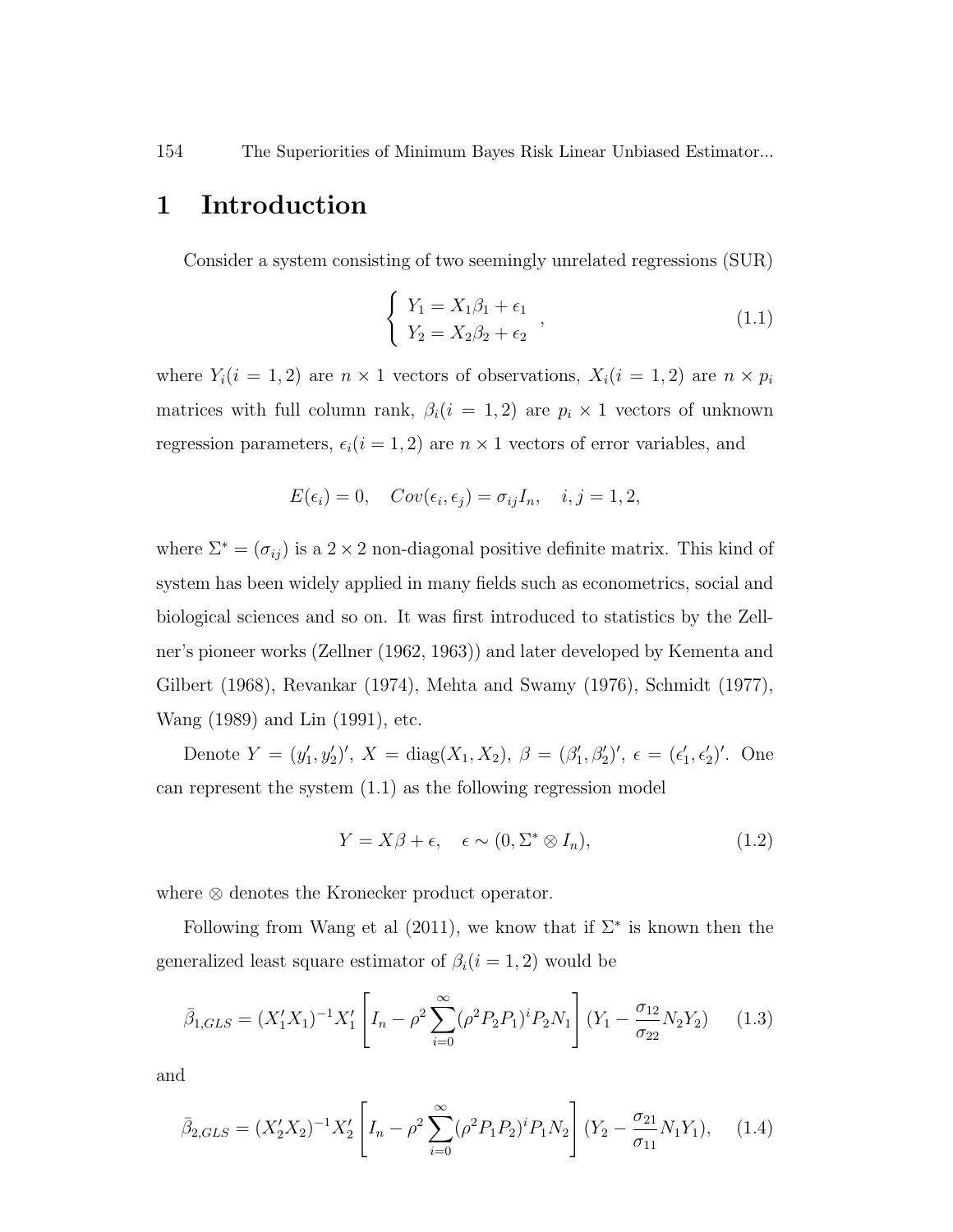where  $P_i = X_i (X_i' X_i)^{-1} X_i'$ ,  $N_i = I_n - P_i$  and  $\rho^2 = \sigma_{12}^2/(\sigma_{11} \sigma_{22})$ .

Further, also by the Theorem 3.1 of Wang et al (2011), we know that under the condition that  $X_1'X_2 = 0$  (see Zellner (1963)) or  $X_1 = (X_2, L)$ (see Revankar (1974)) or  $P_1P_2P_1N_2 = 0$  (see Liu (2002)), formally  $\bar{\beta}_{1,GLS}$  and  $\bar{\beta}_{2,GLS}$  have unique simpler form, respectively. Thus, in what follows we assume  $X_1'X_2 = 0$  which implies  $X_i'N_j = 0(i \neq j)$  and causes  $\bar{\beta}_{1,GLS}$  and  $\bar{\beta}_{2,GLS}$  to be simplified into

$$
\hat{\beta}_1^* = \hat{\beta}_1 - \frac{\sigma_{12}}{\sigma_{22}} (X_1' X_1)^{-1} X_1' Y_2, \qquad (1.5)
$$

$$
\hat{\beta}_2^* = \hat{\beta}_2 - \frac{\sigma_{12}}{\sigma_{11}} (X_2' X_2)^{-1} X_2' Y_1, \qquad (1.6)
$$

where

$$
\hat{\beta}_1 = (X_1'X_1)^{-1}X_1'Y_1, \quad \hat{\beta}_2 = (X_2'X_2)^{-1}X_2'Y_2.
$$

In Section 2 we derive the Bayes minimum risk linear unbiased (MBRLU) estimator for  $\beta$  and accordingly the MBRLU estimators for  $\beta_i(i = 1, 2)$ . In Section 3 the superiorities of the MBRLU estimators of  $\beta_i(i = 1, 2)$  are established based on the mean square error matrix (MSEM) criterion. In Section 4 we discuss the superiorities of MBRLU estimators in terms of the predictive Pitman closeness (PRPC) criterion and the posterior Pitman closeness (PPC) criterion, respectively. In the case that the design matrices are non-full rank, we investigate the superiorities of BMRLU estimators of some estimable functions. Finally, brief concluding remarks are made in Section 6.

## 2 The BMRLU Estimators of Regression Parameters

Normally, there are two different approaches concerned with Bayes estimation in linear model. The first one supposes that the prior of regression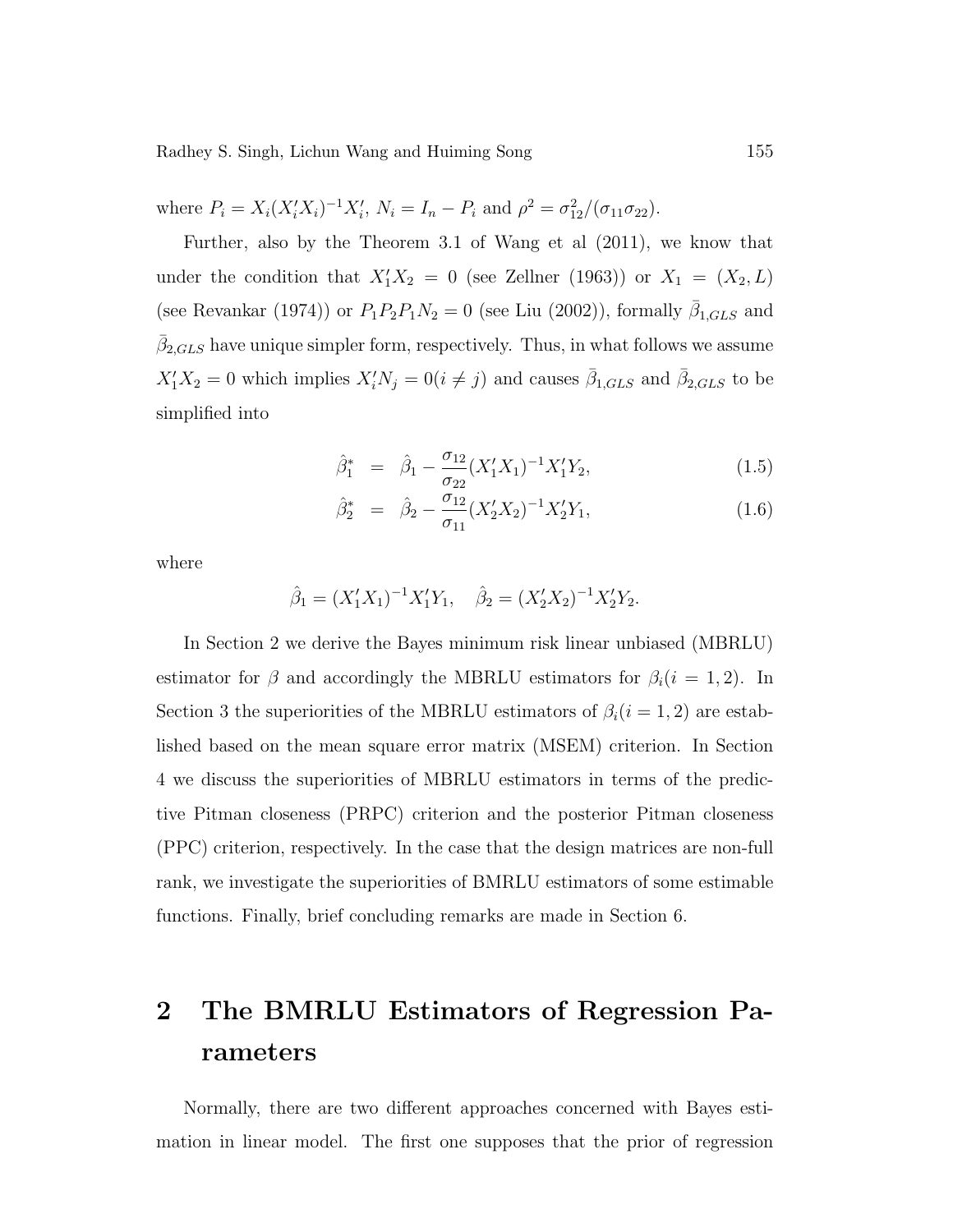parameter is normal which implies under the normal linear model the posterior is still a normal distribution. Thus under the quadratic loss the Bayes estimator of the regression parameter would be the posterior mean (see Box and Tiao (1973), Berger (1985) and Wang and Chow (1994), etc). Recently, Wang and Veraverbeke (2008) employed this approach to exhibit the superiorities of Bayes and empirical Bayes estimators in two generalized SURs. The second approach proposed by Rao (1973) which yields the minimum Bayes risk linear (MBRL) estimator of the regression parameter by minimizing the Bayes risk under the assumption that some moment conditions of the prior are given. Rao (1976) further pointed out that the admissible linear estimators of regression parameter are either MBRL estimators or the limit of MBRL estimators. Gruber (1990) proposed a MBRL estimator for an estimable function of the regression parameter and obtained an alternative form of MBRL estimator. Some results related to this area can be found in Trenkler and Wei (1996), Zhang (2005) and others. In this paper, we use the second approach to derive MBRL estimator of the regression parameter and discuss the superiorities of MBRL estimator in terms of MSEM, PRPC and PPC criterion, respectively.

Denote the prior of  $\beta$  by  $\pi(\beta)$ . It is assumed that the prior  $\pi(\beta)$  satisfies:

$$
E(\beta) = \begin{pmatrix} \mu_1 \\ \mu_2 \end{pmatrix} \hat{=} \mu, \quad Cov(\beta) = \begin{pmatrix} \tau_1^2 I_{p_1} & 0 \\ 0 & \tau_2^2 I_{p_2} \end{pmatrix} \hat{=} V, \quad (2.1)
$$

where  $\mu_i$  and  $\tau_i(i = 1, 2)$  are known.

Let the loss function be defined by

$$
L(\delta, \beta) = (\delta - \beta)'(\delta - \beta), \tag{2.2}
$$

and the linear estimator class of  $\beta$  be

$$
\mathcal{F} = \left\{ \widetilde{\beta} = AY + b : \text{where } A \text{ is } (p_1 + p_2) \times 2n \text{ matrix, } b \text{ is } (p_1 + p_2) \times 1 \text{ vector} \right\}.
$$
\n(2.3)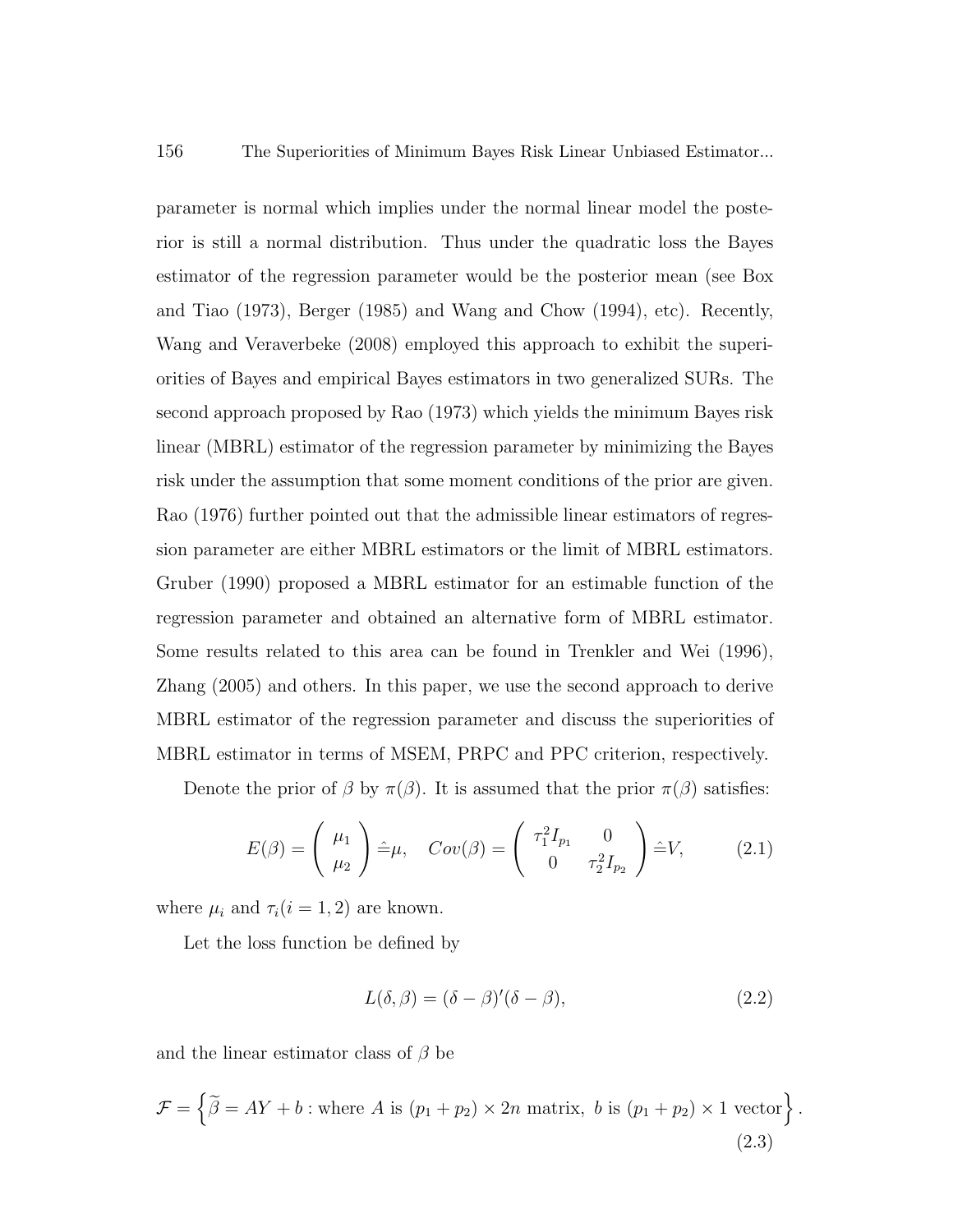Then the MBRLU estimator  $\hat{\beta}_B$  is defined to minimize the Bayes risk

$$
R(\hat{\beta}_B, \beta) = \min_{A, b} R(\tilde{\beta}, \beta) = \min_{A, b} E[(\tilde{\beta} - \beta)'(\tilde{\beta} - \beta)] \tag{2.4}
$$

and subject to the constraint  $E(\widetilde{\boldsymbol{\beta}}-\boldsymbol{\beta})=0,$  where E denotes the expectation with respect to (w.r.t.) the joint distribution of  $(Y, \beta)$ .

From the constraint, we have  $b = (I - AX)\mu$ . Note that the fact that

$$
R(\widetilde{\beta}, \beta) = E\left\{ \left[ AY + (I - AX)\mu - \beta \right]' \left[ AY + (I - AX)\mu - \beta \right] \right\}
$$
  
= 
$$
E\left\{ \left[ A(Y - X\mu) - (\beta - \mu) \right]' \left[ A(Y - X\mu) - (\beta - \mu) \right] \right\}
$$
  
= 
$$
Etr\left\{ \left[ A(Y - X\mu) - (\beta - \mu) \right] \left[ A(Y - X\mu) - (\beta - \mu) \right]' \right\}
$$
  
= 
$$
tr\left\{ A(XVX' + \Phi)A' + V - AXV - VX'A' \right\},
$$

by solving  $\frac{\partial R(\tilde{\beta},\beta)}{\partial A} = 0$ , we obtain

$$
A = VX'(XVX' + \Phi)^{-1}.
$$
 (2.5)

By the fact that

$$
(P + BCB')^{-1} = P^{-1} - P^{-1}B(C^{-1} + B'P^{-1}B)^{-1}B'P^{-1},
$$
\n(2.6)

we obtain

$$
A = VX'(XVX' + \Phi)^{-1} = (X'\Phi^{-1}X + V^{-1})^{-1}X'\Phi^{-1},
$$
\n(2.7)

and

$$
I - AX = I - (X'\Phi^{-1}X + V^{-1})^{-1}X'\Phi^{-1}X = (X'\Phi^{-1}X + V^{-1})^{-1}V^{-1}.
$$
 (2.8)

Hence, we have

$$
\hat{\beta}_B = AY + b = AY + (I - AX)\mu
$$
\n
$$
= (X'\Phi^{-1}X + V^{-1})^{-1}(X'\Phi^{-1}X\hat{\beta}_{LS} + V^{-1}\mu)
$$
\n
$$
= \hat{\beta}_{LS} - (X'\Phi^{-1}X + V^{-1})^{-1}V^{-1}(\hat{\beta}_{LS} - \mu)
$$
\n
$$
= \begin{pmatrix} \hat{\beta}_1^* - (\tau_1^2 \sigma_{11.2}^{-1} X_1' X_1 + I_{p_1})^{-1} (\hat{\beta}_1^* - \mu_1) \\ \hat{\beta}_2^* - (\tau_2^2 \sigma_{22.1}^{-1} X_2' X_2 + I_{p_2})^{-1} (\hat{\beta}_2^* - \mu_2) \end{pmatrix}.
$$
\n(2.9)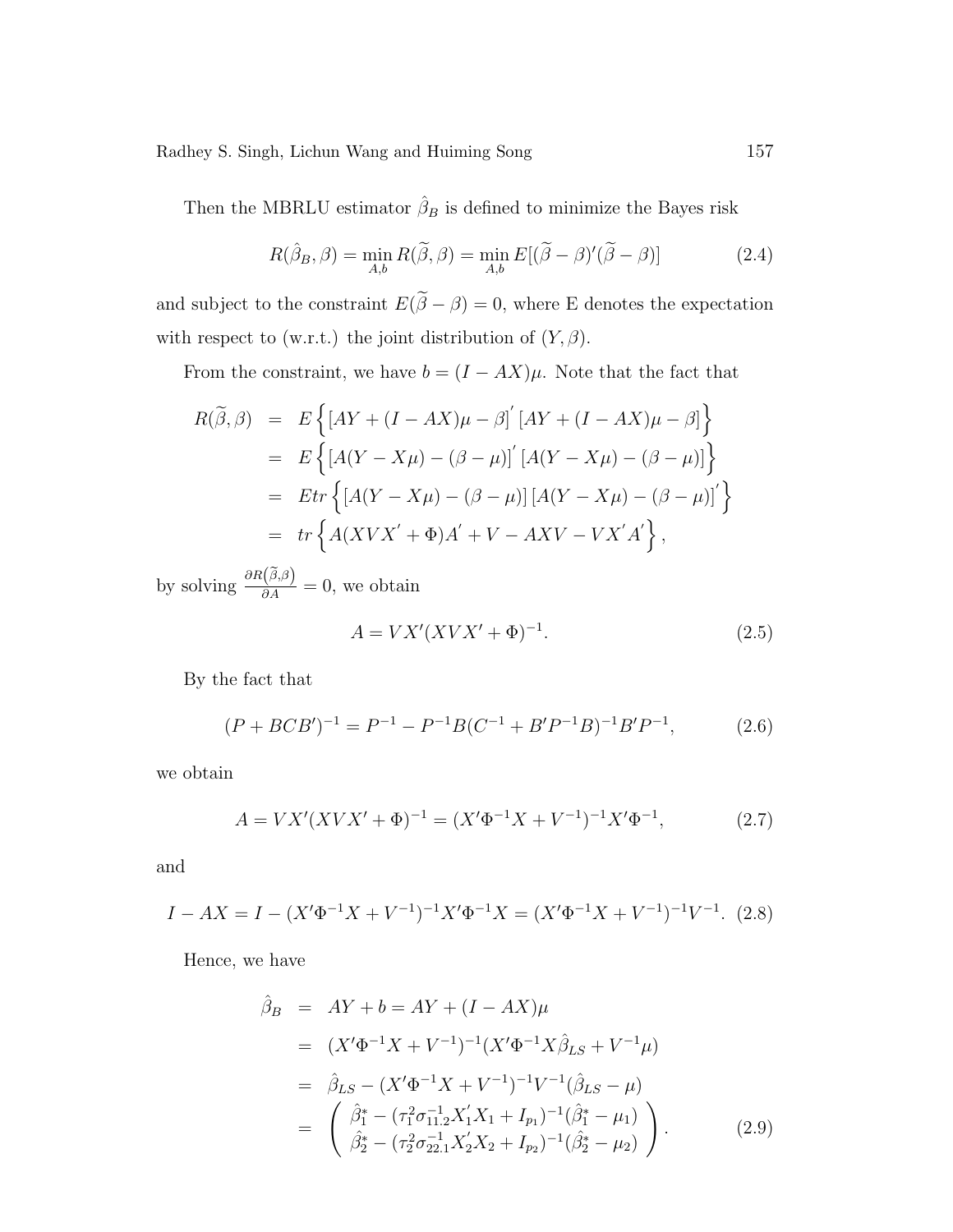Thus the MBRLU estimators of  $\beta_i$   $(i = 1, 2)$  are

$$
\hat{\beta}_{1B} = \hat{\beta}_1^* - (\tau_1^2 \sigma_{11.2}^{-1} X_1' X_1 + I_{p_1})^{-1} (\hat{\beta}_1^* - \mu_1), \tag{2.10}
$$

$$
\hat{\beta}_{2B} = \hat{\beta}_2^* - (\tau_2^2 \sigma_{22.1}^{-1} X_2' X_2 + I_{p_2})^{-1} (\hat{\beta}_2^* - \mu_2), \tag{2.11}
$$

where  $\sigma_{11.2} = \sigma_{11} - \sigma_{12}^2 \sigma_{22}^{-1}$  and  $\sigma_{22.1} = \sigma_{22} - \sigma_{12}^2 \sigma_{11}^{-1}$ .

# 3 The Superiorities of MBRLU Estimator Under MSEM Criterion

We state the following MESM superiorities of  $\hat{\beta}_{iB}(i = 1, 2)$ .

**Theorem 3.1** Let the GLS estimators and MBRLU estimators of  $\beta_i$  are given by  $(1.5)$ , $(1.6)$  and  $(2.10)$ ,  $(2.11)$  respectively, then

$$
M(\hat{\beta}_{i}^{*}) - M(\hat{\beta}_{iB}) > 0, \quad i = 1, 2.
$$

**Proof:** We only prove the above conclusion for the case of  $i = 1$ . Denote  $B_1 = (\tau_1^2 \sigma_{11.2}^{-1} X_1' X_1 + I_{p_1})^{-1}$ , we have

$$
M(\hat{\beta}_{1B}) = E[(\hat{\beta}_{1B} - \beta_1)(\hat{\beta}_{1B} - \beta_1)']
$$
  
\n
$$
= E\left\{ [(\hat{\beta}_1^* - \beta_1) - B_1(\hat{\beta}_1^* - \mu_1)] [(\hat{\beta}_1^* - \beta_1) - B_1(\hat{\beta}_1^* - \mu_1)]' \right\}
$$
  
\n
$$
= M(\hat{\beta}_1^*) - E[(\hat{\beta}_1^* - \beta_1)(\hat{\beta}_1^* - \mu_1)']B_1' - B_1E[(\hat{\beta}_1^* - \mu_1)(\hat{\beta}_1^* - \beta_1)']
$$
  
\n
$$
+ B_1E[(\hat{\beta}_1^* - \mu_1)(\hat{\beta}_1^* - \mu_1)'] B_1'
$$
  
\n
$$
= M(\hat{\beta}_1^*) - J_1B_1' - B_1J_1' - B_1J_2B_1',
$$
\n(3.1)

where

$$
J_2 = Cov(\hat{\beta}_1^*) = E\left\{Cov\left(\hat{\beta}_1^*|\beta\right)\right\} + cov\left\{E\left(\hat{\beta}_1^*|\beta\right)\right\}
$$
  
=  $E\left\{cov\left(\hat{\beta}_1^*|\beta\right)\right\} + \tau_1^2 I,$  (3.2)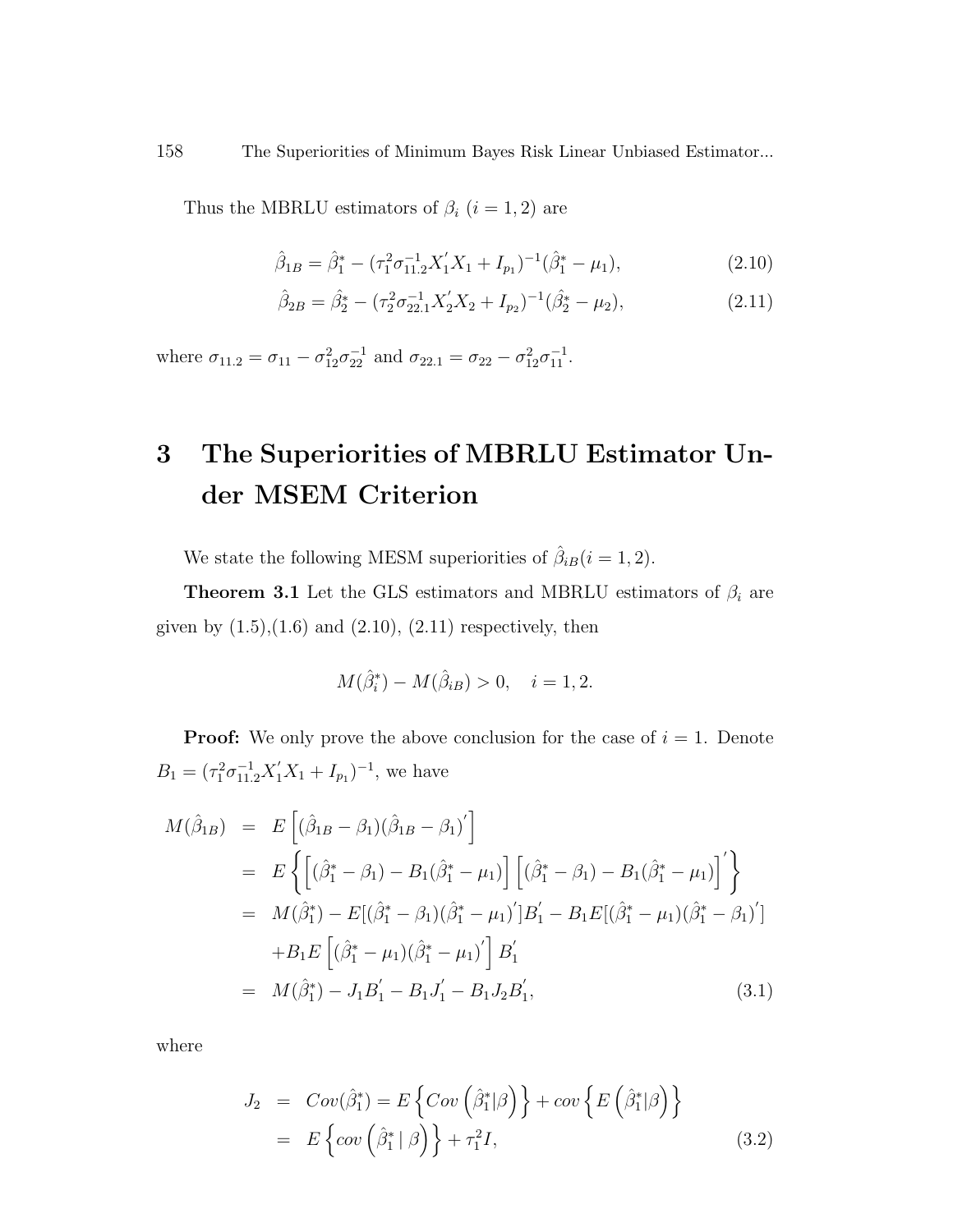and

$$
E\left\{Cov\left(\hat{\beta}_{1}^{*}|\beta_{1}\right)\right\} = E\left\{E\left[\left(\hat{\beta}_{1}^{*}-\beta_{1}\right)\left(\hat{\beta}_{1}^{*}-\beta_{1}\right)'|\beta_{1}\right]\right\}
$$
  
\n
$$
= E\left\{Cov(\hat{\beta}_{1}|\beta_{1}) + Cov\left(\sigma_{12}\sigma_{22}^{-1}(X_{1}'X_{1})^{-1}X_{1}'Y_{2}|\beta_{1}\right) -2Cov\left(\hat{\beta}_{1},\sigma_{12}\sigma_{22}^{-1}(X_{1}'X_{1})^{-1}X_{1}'Y_{2}|\beta_{1}\right)\right\}
$$
  
\n
$$
= \sigma_{11}(X_{1}'X_{1})^{-1} + \sigma_{12}^{2}\sigma_{22}^{-1}(X_{1}'X_{1})^{-1} - 2\sigma_{12}^{2}\sigma_{22}^{-1}(X_{1}'X_{1})^{-1}
$$
  
\n
$$
= (\sigma_{11} - \sigma_{12}^{2}\sigma_{22}^{-1})(X_{1}'X_{1})^{-1} = \sigma_{11.2}(X_{1}'X_{1})^{-1}. \qquad (3.3)
$$

Putting  $(3.3)$  into  $(3.2)$  we have

$$
J_2 = E\left\{Cov\left(\hat{\beta}_1^*|\beta_1\right)\right\} + \tau_1^2 I = \sigma_{11.2}(X_1'X_1)^{-1} + \tau_1^2 I. \tag{3.4}
$$

Then  $J_1$  can be expressed as follows

$$
J_1 = E\left[ (\hat{\beta}_1^* - \beta_1)(\hat{\beta}_1^* - \mu_1)' \right] = J_2 - Cov(\beta_1) = \sigma_{11.2}(X_1'X_1)^{-1}.
$$
 (3.5)

Combining  $(3.4)$  and  $(3.5)$  with  $(3.1)$ , we obtain

$$
M(\hat{\beta}_{1B}) - M(\hat{\beta}_{1}^{*}) = J_{1}B_{1}^{'} + B_{1}J_{1}^{'} - B_{1}J_{2}B_{1}^{'} = B_{1} \left[ B_{1}^{-1}\sigma_{11.2}(X_{1}^{'}X_{1})^{-1} + \sigma_{11.2}(X_{1}^{'}X_{1})^{-1}B_{1}^{-1} - \tau_{1}^{2}I - \sigma_{11.2}(X_{1}^{'}X_{1})^{-1} \right] B_{1}^{'} = B_{1} \left[ \tau_{1}^{2}I + \sigma_{11.2}(X_{1}^{'}X_{1})^{-1} \right] B_{1}^{'} > 0.
$$
 (3.6)

Theorem 3.1 has been proved.

Obviously, the MSEM is much stronger than the MSE. A point estimator could be MSE superior to another, but not necessarily superior in sense of MSEM. Hence, we have

$$
MSE(\hat{\beta}_i^*) - MSE(\hat{\beta}_{iB}) > 0, \quad i = 1, 2.
$$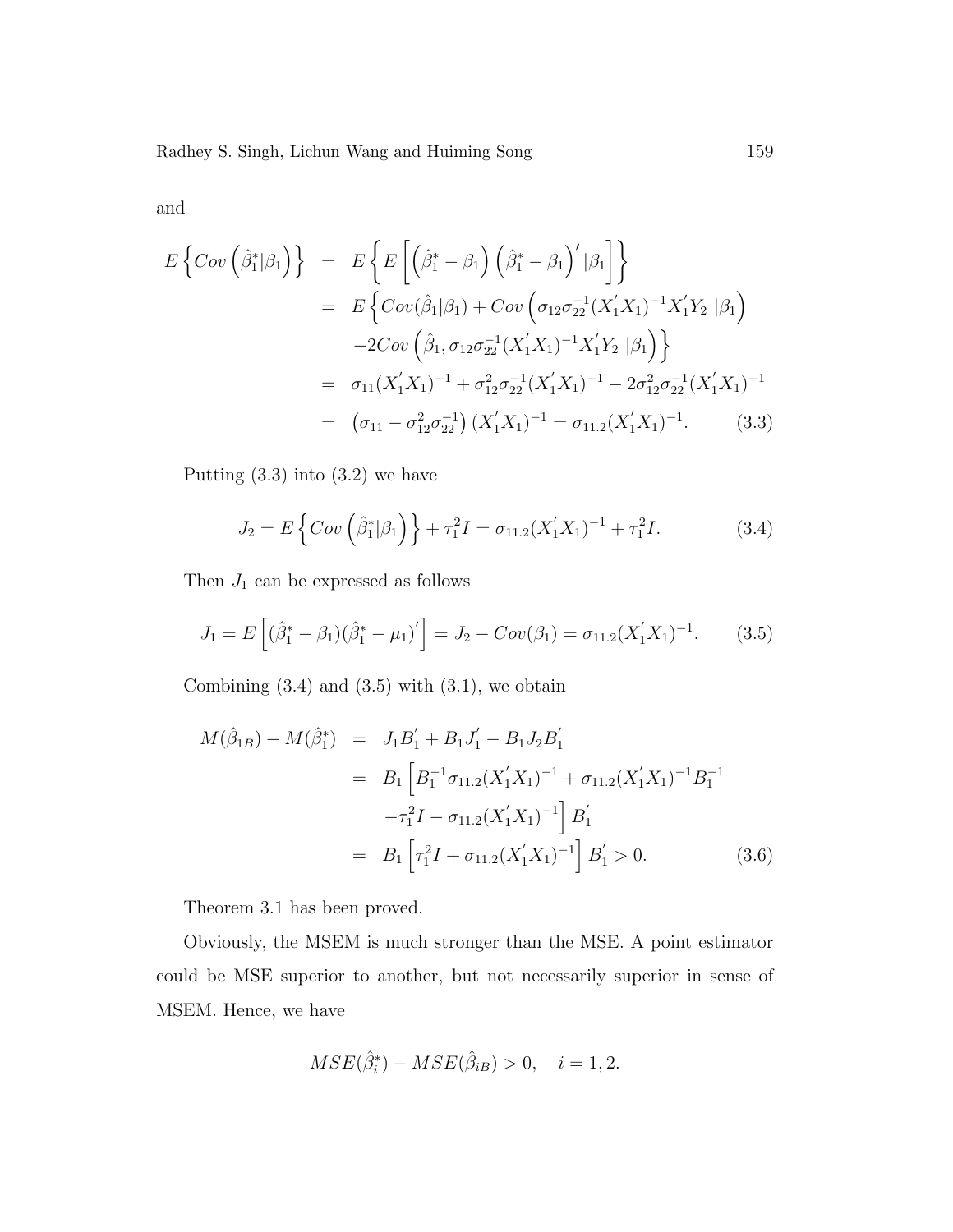### 4 Superiorities of MBRLU Estimators Under PRPC and PPC Criterion

The criterion of Pitman Closeness (PC), originally introduced by Pitman (1937), is based on the probabilities of the relative closeness of competing estimators to an unknown parameter or parameter vector. After a long fallow period, renewed interest in this topic has been sparked in the last twenty years. Rao (1981), Keating and Mason (1985) and Rao et al. (1986) helped to resurrect the criterion as an alternative comparison criterion to traditional criterion such as MSE criterion and mean absolute error (MAE) criterion. Mason et al. (1990) and Fountain and Keating (1994) proposed some general methods for the comparisons between linear estimators under PC criterion. Many important contributions to this direction were described by Keating et al. (1993) and others.

**Definition 4.1** Let  $\hat{\theta}_1$  and  $\hat{\theta}_2$  be two different estimators of  $\theta$ ,  $L(\hat{\theta}, \theta)$  be the loss function. if

$$
P(L(\hat{\theta}_1, \theta) \le L(\hat{\theta}_2, \theta)) \ge 0.5, \ \forall \ \theta \in \Theta,
$$

with strict inequality " > " for some  $\theta \in \Theta$ , the parameter space, then  $\hat{\theta}_1$  is said to be Pitman closer than  $\hat{\theta}_2$ , or  $\hat{\theta}_1$  is said to be superior to  $\hat{\theta}_2$  under PC criterion.

Ghosh and Sen (1991) introduced two alternative notions of PC motivated from Bayesian viewpoint, which are called Predictive Pitman Closeness (PRPC) and Posterior Pitman Closeness (PPC) criterion. They are defined as follows:

**Definition 4.2** Let  $\Gamma$  be a class of prior distributions of  $\theta$ ,  $\hat{\theta}_1$  and  $\hat{\theta}_2$  be two different estimators of  $\theta$ , then  $\hat{\theta}_1$  is said to be superior to  $\hat{\theta}_2$  under PRPC criterion if

$$
P_{\pi}(L(\hat{\theta}_1, \theta) \le L(\hat{\theta}_2, \theta)) \ge 0.5, \quad \forall \pi \in \Gamma,
$$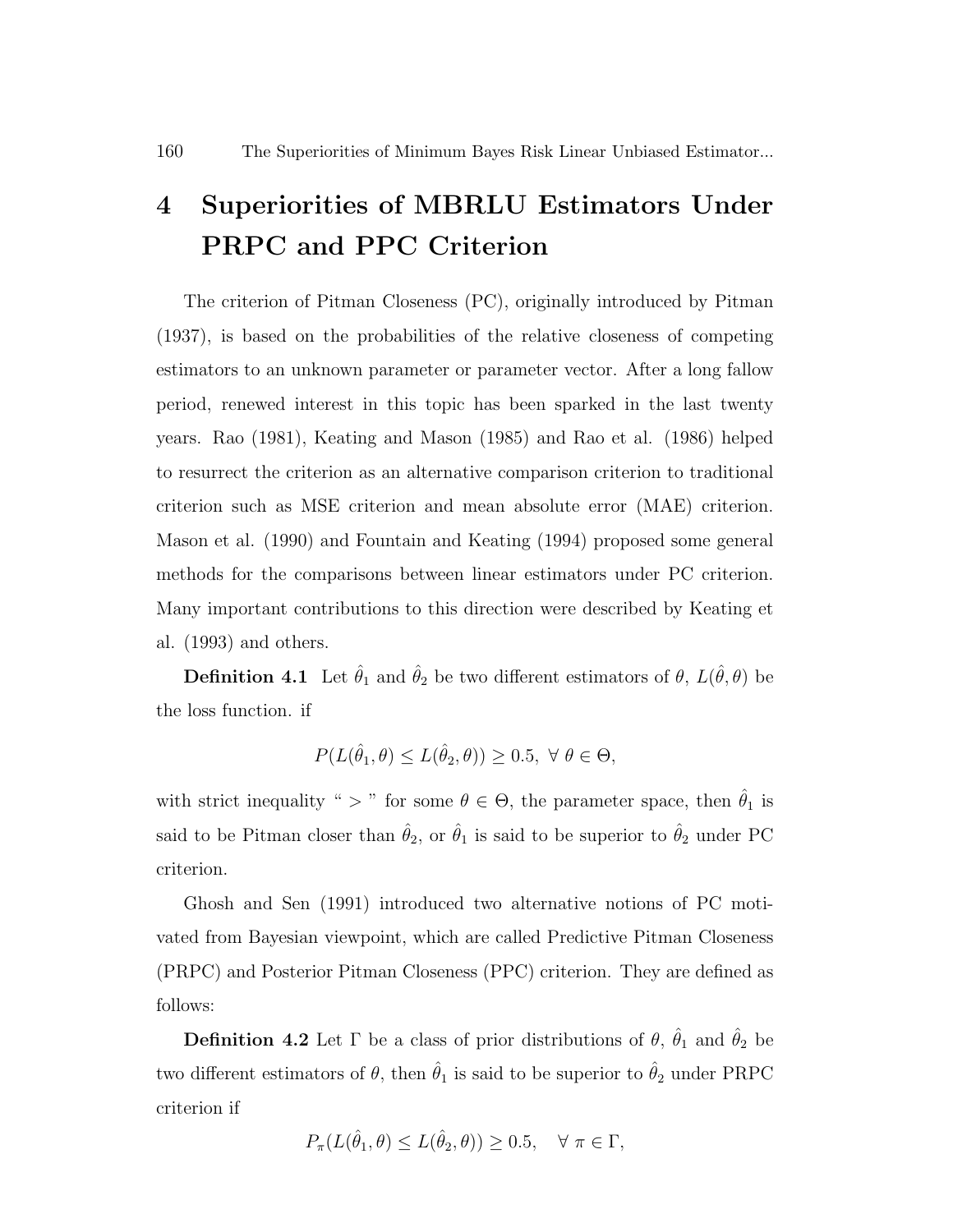where  $P_{\pi}$  is computed under the joint distribution of Y and  $\theta$  for every  $\pi \in \Gamma$ .

**Definition 4.3** Suppose  $\pi$  is a prior distribution of  $\theta$ ,  $\hat{\theta}_1$  and  $\hat{\theta}_2$  are two different estimators of  $\theta$ , then  $\hat{\theta}_1$  is said to superior to  $\hat{\theta}_2$  under PPC criterion if

$$
P_{\pi}(L(\hat{\theta}_1,\theta)\leq L(\hat{\theta}_2,\theta)|y)\geq 0.5, \quad \forall \ y\in\mathcal{Y},
$$

with strict inequality " > " for some  $y \in \mathcal{Y}$ , where  $\mathcal{Y}$  is the sample space.

Obviously, if an estimator  $\hat{\theta}_1$  of  $\theta$  is superior to  $\hat{\theta}_2$  for every  $\pi \in \Gamma$  under PPC criterion, then it is also superior to  $\hat{\theta}_2$  under PRPC criterion. The converse is not necessarily true. Ghosh and Sen presented an example to show that the classical James-Stein estimator is superior to the sample mean under PRPC criterion for all priors, but it is not hold under the PPC criterion.

Let the loss function be defined by (2.2) and in this section

$$
\varepsilon | \beta \sim N(0, \Sigma^* \otimes I_n). \tag{4.1}
$$

For the MBRLU estimator  $\hat{\beta}_{1B}$ , we have the following results.

**Theorem 4.1** Let the GLS estimator and MBRLU estimator of  $\beta_1$  be given by  $(1.5)$  and  $(2.10)$ . If

$$
\frac{\tau_1^2}{\sigma_{11.2}} \le \frac{\lambda_{p_1}(p_1 - 2)}{2p_1\lambda_1^2},\tag{4.2}
$$

then

$$
P_{\pi}\left(L(\hat{\beta}_{1B}, \beta_1)\right) \le L(\hat{\beta}_1^*, \beta_1)\right) \ge 0.5, \text{ for every } \pi \in \Gamma(\beta_1),
$$

where  $\lambda_1$  and  $\lambda_{p_1}$  are the maximum and the minimum eigenvalues of  $X_1'X_1$ and  $\Gamma(\beta_1) = {\pi(\beta_1) : E(\beta_1) = \mu_1, Cov(\beta_1) = \tau_1^2 I_{p_1}}.$  $\overline{a}$ ´

**Proof:** Denote  $B_1 = (\tau_1^2 \sigma_{11.2}^{-1} X_1' X_1 + I_{p_1})^{-1}$  and W  $\hat{\beta}_{1B}, \beta_1^*; \beta_1$  $= L(\hat{\beta}_{1B}, \beta_1) L(\hat{\beta_1^*}, \beta_1).$ 

By  $(2.10)$  we have

$$
L(\hat{\beta}_{1B}, \beta_1) = [(\hat{\beta}_1^* - \beta_1) - B_1(\hat{\beta}_1^* - \mu_1)]'[(\hat{\beta}_1^* - \beta_1) - B_1(\hat{\beta}_1^* - \mu_1)]
$$
  
=  $L(\hat{\beta}_1^*, \beta_1) - 2(\hat{\beta}_1^* - \mu_1)'B'_1(\hat{\beta}_1^* - \beta_1) + (\hat{\beta}_1^* - \mu_1)'B'_1(\hat{\beta}_1^* - \mu_1).$  (4.3)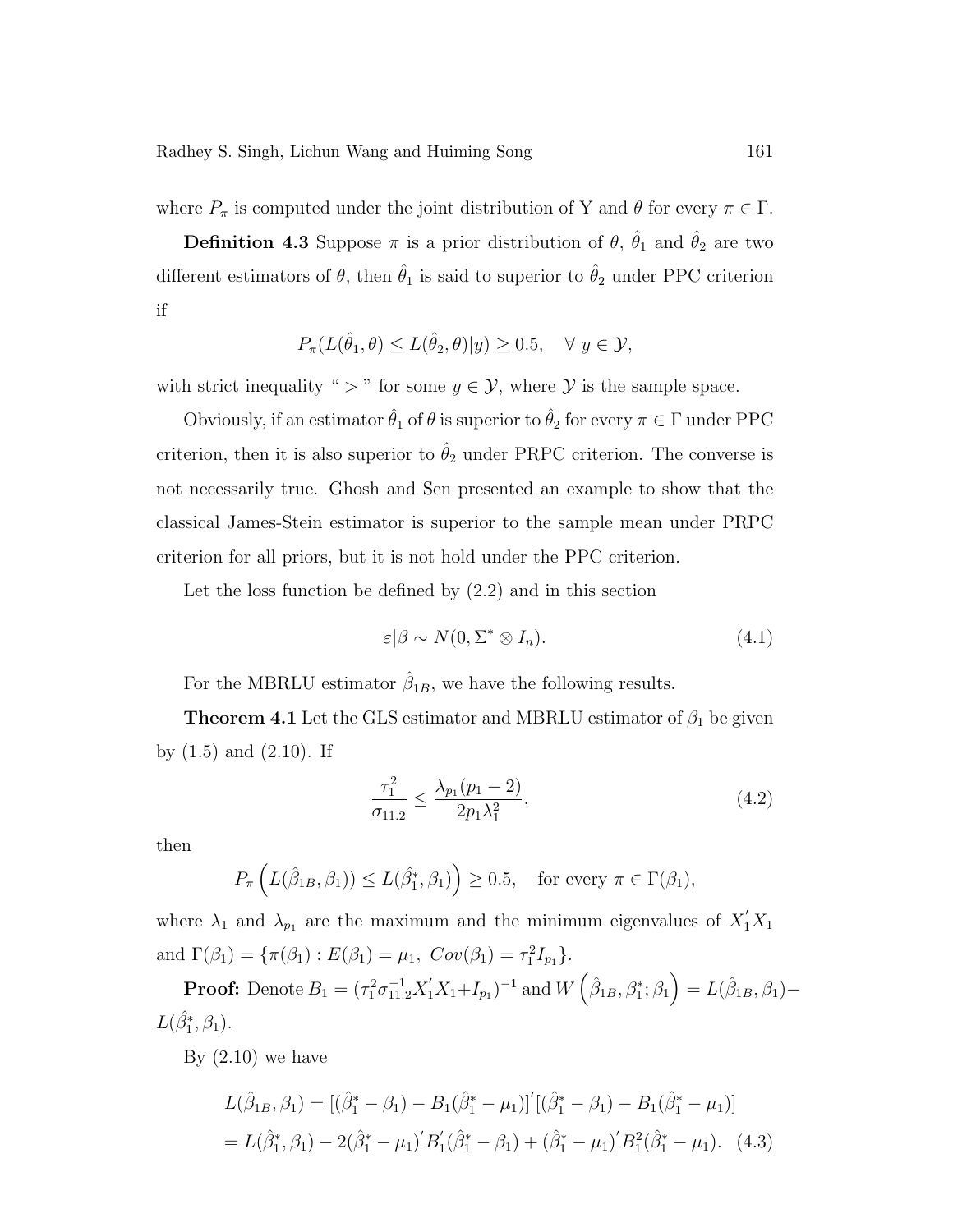Hence  $W < 0$  is equivalent to

$$
(\hat{\beta}_1^* - \mu_1)' B_1^2 (\hat{\beta}_1^* - \mu_1) - 2(\hat{\beta}_1^* - \mu_1)' B_1' (\hat{\beta}_1^* - \beta_1) \le 0.
$$
 (4.4)

Since  $B_1^2 \leq B_1$ , we know that (4.4) is implied by

$$
(\hat{\beta}_1^* - \mu_1)' B_1 (\hat{\beta}_1^* - \mu_1) - 2(\hat{\beta}_1^* - \mu_1)' B_1 (\hat{\beta}_1^* - \beta_1) \le 0.
$$
 (4.5)

Substituting  $\hat{\beta}_1^* - \mu_1 = \hat{\beta}_1^* - \beta_1 - (\mu_1 - \beta_1)$  into (4.5), it is equivalent to

$$
(\beta_1 - \mu_1)' B_1 (\beta_1 - \mu_1) \leq (\hat{\beta}_1^* - \beta_1)' B_1 (\hat{\beta}_1^* - \beta_1).
$$
 (4.6)

Since

$$
\left(\frac{\tau_1^2}{\sigma_{11.2}}\lambda_1 + 1\right)^{-1}I_{p_1} \le B_1 = \left(\frac{\tau_1^2}{\sigma_{11.2}}X_1'X_1 + I_{p_1}\right)^{-1} \le \left(\frac{\tau_1^2}{\sigma_{11.2}}\lambda_{p_1} + 1\right)^{-1}I_{p_1},
$$

It is easy to see that inequality (4.6) is implied by

$$
\left(\frac{\tau_1^2}{\sigma_{11.2}}\lambda_{p_1}+1\right)^{-1}(\beta_1-\mu_1)'(\beta_1-\mu_1) \leq \left(\frac{\tau_1^2}{\sigma_{11.2}}\lambda_1+1\right)^{-1}(\hat{\beta}_1^*-\beta_1)'(\hat{\beta}_1^*-\beta_1). \tag{4.7}
$$

Since  $0 < \frac{\tau_1^2 \sigma_{11,2}^{-1} \lambda_1 + 1}{\tau_2^2 - 1}$  $\frac{\tau_1^2\sigma_{11,2}^{-1}\lambda_1 + 1}{\tau_1^2\sigma_{11,2}^{-1}\lambda_{p_1}+1} \leq \frac{\lambda_1}{\lambda_{p_1}}$  $\frac{\lambda_1}{\lambda_{p_1}}$ , So (4.7) is implied by

$$
\frac{\lambda_1}{\lambda_{p_1}}(\beta_1 - \mu_1)'(\beta_1 - \mu_1) \leq (\hat{\beta}_1^* - \beta_1)'(\hat{\beta}_1^* - \beta_1).
$$
\n(4.8)

Note that  $(\hat{\beta}_1^* - \beta_1)|\beta \sim N$ ¡  $0, \sigma_{11.2}(X_1'X_1)^{-1}$ . Let  $Z = \sigma_{11,2}^{-1/2}$  $\frac{-1/2}{11.2}(X_1'X_1)^{1/2}(\hat{\beta}_1^* \beta_1$ , then  $Z|\beta \sim N(0, I_{p_1})$ . So the inequality(4.8) is equivalent to

$$
\frac{\lambda_1}{\lambda_{p_1}}(\beta_1 - \mu_1)'(\beta_1 - \mu_1) \le \sigma_{11.2} Z'(X'_1 X_1)^{-1} Z.
$$
\n(4.9)

Notice that  $(X'_1X_1)^{-1} > \lambda_1^{-1}I_{p_1}$ , hence (4.9) is implied by

$$
\frac{\lambda_1^2}{\lambda_{p_1}\sigma_{11.2}} ||\beta_1 - \mu_1||^2 \le Z'Z.
$$
 (4.10)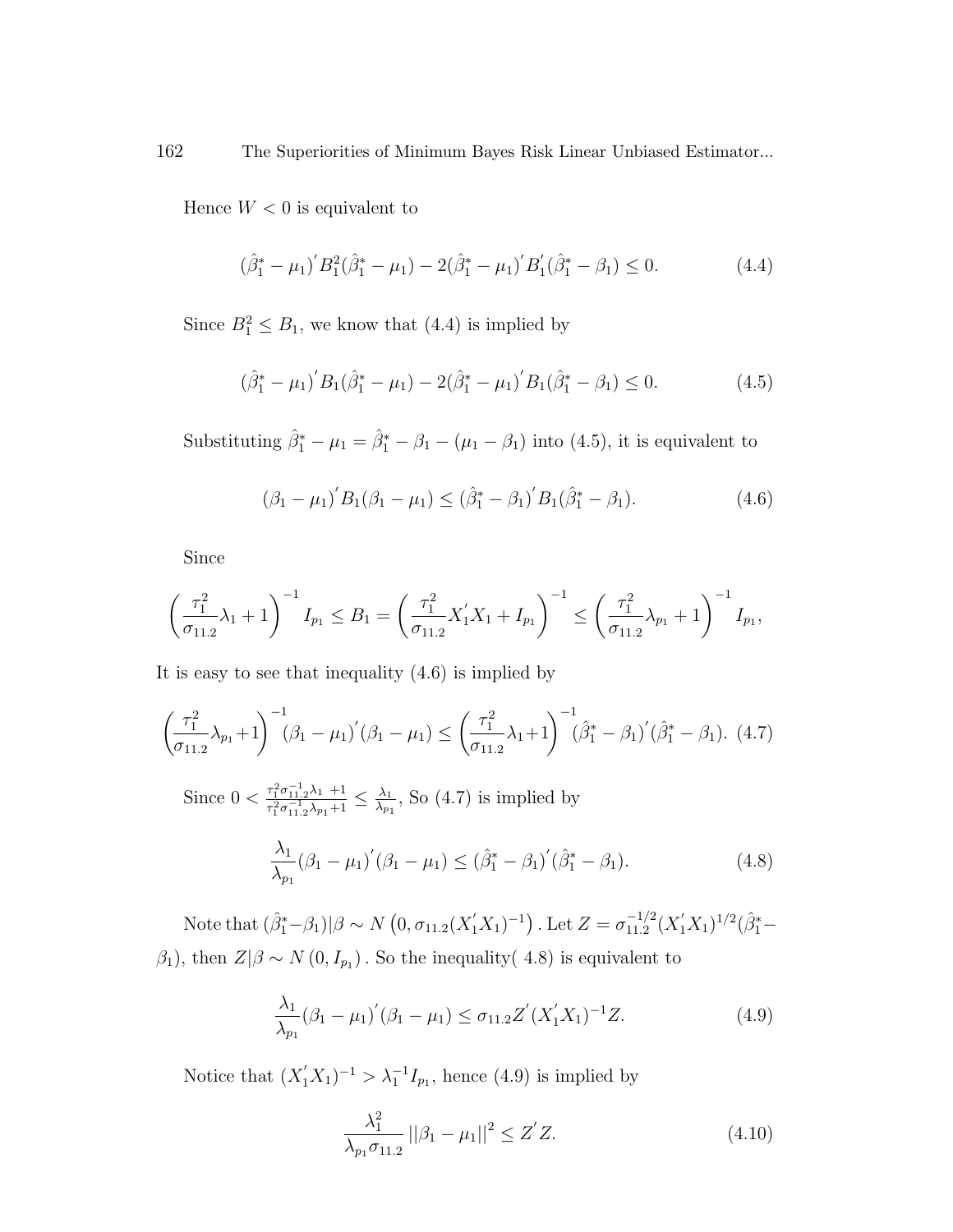Since  $Z'Z|\beta \sim \chi^2_{p_1}$ , by (4.4)–(4.10) and Markov inequality we have

$$
P_{\pi}\left(W\left(\hat{\beta}_{1B},\beta_{1}^{*};\beta_{1}\right)\leq 0\right) \geq P_{\pi}\left(Z'Z \geq \frac{\lambda_{1}^{2}}{\lambda_{p_{1}}\sigma_{11.2}}\left||\beta_{1}-\mu_{1}|\right|^{2}\right)
$$
  
\n
$$
= 1 - P_{\pi}\left(\left||\beta_{1}-\mu_{1}|\right|^{2} \geq \frac{\lambda_{p_{1}}\sigma_{11.2}}{\lambda_{1}^{2}}Z'Z\right)
$$
  
\n
$$
= 1 - E\left[P_{\pi}\left(\left||\beta_{1}-\mu_{1}|\right|^{2} \geq \frac{\lambda_{p_{1}}\sigma_{11.2}}{\lambda_{1}^{2}}Z'Z\left|Z'Z\right|\right)\right]
$$
  
\n
$$
\geq 1 - E\left(\frac{\lambda_{1}^{2}E\left||\beta_{1}-\mu_{1}|\right|^{2}}{\lambda_{p_{1}}\sigma_{11.2}Z'Z}\right) = 1 - \frac{\lambda_{1}^{2}tr\left[Cov(\beta_{1})\right]}{\sigma_{11.2}\lambda_{p_{1}}}E\left(\frac{1}{Z'Z}\right)
$$
  
\n
$$
= 1 - \frac{\lambda_{1}^{2}p_{1}\tau_{1}^{2}}{\sigma_{11.2}\lambda_{p_{1}}(p_{1}-2)} \geq \frac{1}{2}.
$$

The proof of Theorem 4.1 is finished.

For the estimator  $\hat{\beta}_{2B}$ , we have similar result as below.

**Theorem 4.2** Let the GLS estimator and MBRLU estimator of  $\beta_2$  are given by  $(1.6)$  and  $(2.11)$ . If

$$
\frac{\tau_2^2}{\sigma_{22.1}} \le \frac{\lambda_{p_2}^*(p_2 - 2)}{2p_2 \lambda_1^{*2}},\tag{4.11}
$$

then

$$
P_{\pi}\left(L(\hat{\beta}_{2B}, \beta_2)\right) \le L(\hat{\beta}_2^*, \beta_2) \ge 0.5, \text{ for every } \pi \in \Gamma(\beta_2),
$$

where  $\lambda_1^*, \lambda_{p_2}^*$  are the maximum and the minimum eigenvalue of  $X_2'X_2$  and  $\Gamma(\beta_2) = {\pi(\beta_2) : E(\beta_2) = \mu_2, Cov(\beta_2) = \tau_2^2 I_{p_2}}.$ 

To discuss PPC properties of MBRLU estimators, we further assume the prior  $\pi(\beta)$  is the normal distribution, i.e.

$$
\beta \sim N(\mu, V). \tag{4.12}
$$

Thus we have the following results.

Theorem 4.3 Under the assumptions (4.1) and (4.12).

$$
P_{\pi}\left(L(\hat{\beta}_{iB}, \beta_i)) \le L(\hat{\beta}_i^*, \beta_i)|Y = y\right) \ge 0.5 \text{ for any } y \in \mathcal{Y}.
$$

i.e.,  $\hat{\beta}_{iB}$  is superior over  $\hat{\beta}_i$  $*$  under PPC criterion, where  $\mathcal Y$  is sample space.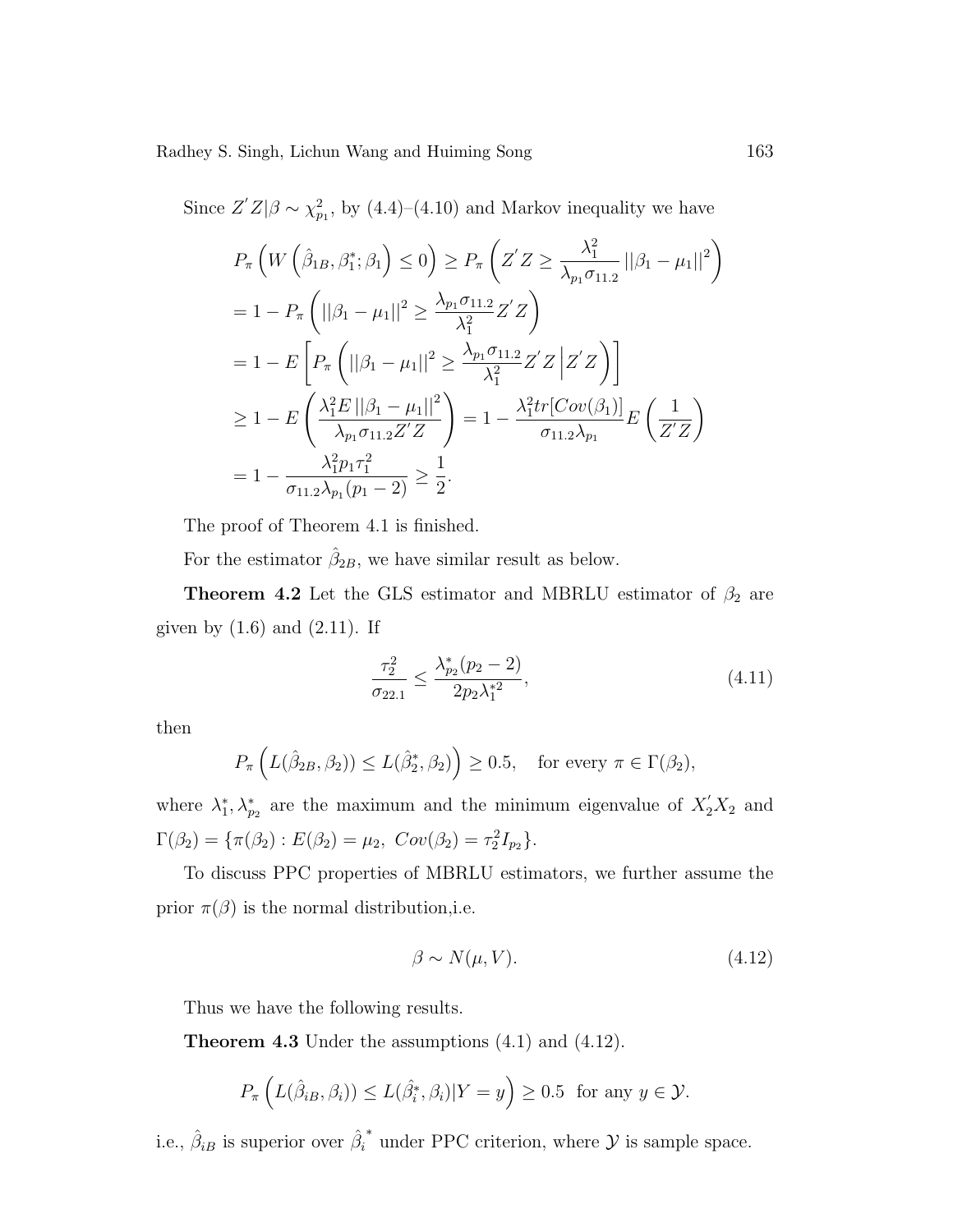**Proof:** We only prove the case of  $i = 1$ . The proof of  $\hat{\beta}_{2B}$  is similar. Note that

$$
W\left(\hat{\beta}_{1B}, \hat{\beta}_{1}^{*}; \beta_{1}\right) = ||\hat{\beta}_{1B} - \beta_{1}||^{2} - ||\hat{\beta}_{1}^{*} - \beta_{1}||^{2}
$$
  
=  $\left[ (\hat{\beta}_{1B} - \hat{\beta}_{1}^{*}) + (\hat{\beta}_{1}^{*} - \beta_{1}) \right] \left[ (\hat{\beta}_{1B} - \hat{\beta}_{1}^{*}) + (\hat{\beta}_{1}^{*} - \beta_{1}) \right] - ||\hat{\beta}_{1}^{*} - \beta_{1}||^{2}$   
=  $||\hat{\beta}_{1}^{*} - \hat{\beta}_{1B}||^{2} + 2(\hat{\beta}_{1}^{*} - \hat{\beta}_{1B}) \left[ (\beta_{1} - \hat{\beta}_{1B}) - (\hat{\beta}_{1}^{*} - \hat{\beta}_{1B}) \right]$   
=  $2(\hat{\beta}_{1}^{*} - \hat{\beta}_{1B})'(\beta_{1} - \hat{\beta}_{1B}) - ||\hat{\beta}_{1}^{*} - \hat{\beta}_{1B}||^{2}.$  (4.13)

Obviously

$$
W \le 0 \Longleftrightarrow 2(\hat{\beta}_1^* - \hat{\beta}_{1B})'(\beta_1 - \hat{\beta}_{1B}) \le ||\hat{\beta}_1^* - \hat{\beta}_{1B}||^2.
$$

From (4.12) we know that the prior of  $\beta_1$  is normal distribution, hence the posterior distribution of  $\beta_1$  given  $Y = y$  is still normal distribution. Under the quadratic loss function the Bayes estimator of  $\beta_1$  is  $E(\beta_1|y)$ , which has the same expression as (2.10), therefore the posterior of  $\beta_1 - \hat{\beta}_{1B} = \beta_1 - E(\beta_1|y)$ given  $Y = y$  is distributed as  $p_1$ -dimension normal distribution with zero mean. Thus, the posterior of  $2(\hat{\beta}_1^* - \hat{\beta}_{1B})'(\beta_1 - \hat{\beta}_{1B})$  given  $Y = y$  is one dimension normal distribution with zero mean. Hence we have

$$
P_{\pi}\left(L(\hat{\beta}_{1B}, \beta_{1})) \le L(\hat{\beta}_{1}^{*}, \beta_{1})|y\right) = P_{\pi}\left(W\left(\hat{\beta}_{1B}, \hat{\beta}_{1}^{*}; \beta_{1}\right) \le 0|y\right)
$$
  
=  $P_{\pi}\left(2(\hat{\beta}_{1}^{*} - \hat{\beta}_{1B})'(\beta_{1} - \hat{\beta}_{1B}) \le ||\hat{\beta}_{1}^{*} - \hat{\beta}_{1B}||^{2}|y\right)$   
>  $P_{\pi}\left(2(\hat{\beta}_{1}^{*} - \hat{\beta}_{1B})'(\beta_{1} - \hat{\beta}_{1B}) \le 0|y\right) = 0.5,$ 

the last inequality is true due to  $\|\hat{\beta}_1^* - \hat{\beta}_{1B}\|^2 > 0$  with probability one. The Theorem 4.3 has been proved.

# 5 The MBRLU Estimators of Estimatable Function and Its Superiorities

In this section we consider the case that in  $(1.2)$  the rank of X is non-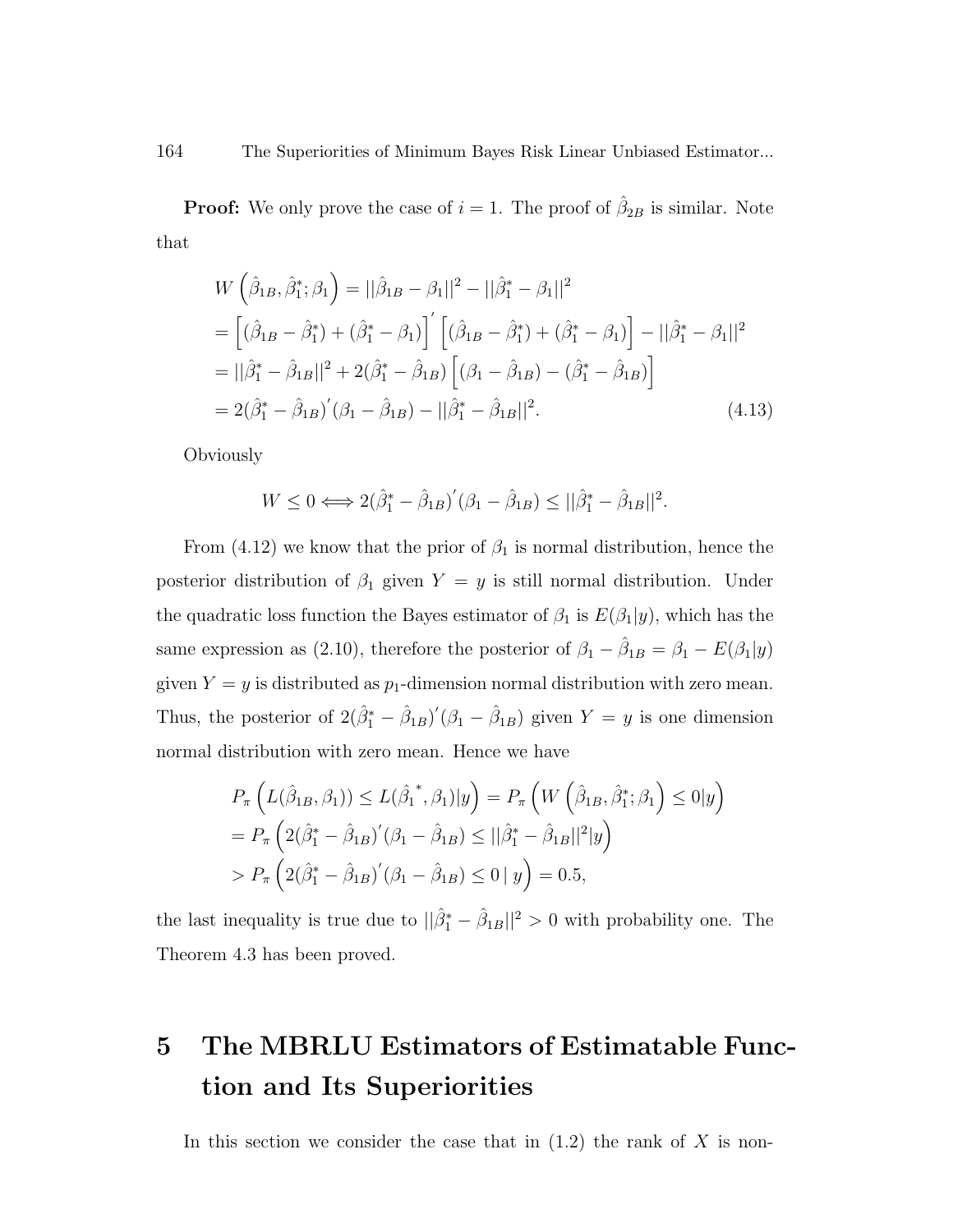full rank, i.e.,  $R(X) < p$ . Note that in this case  $\beta$  is un-estimable, hence we consider the estimable function  $\eta = X\beta$ . Since any estimable function of  $\beta$  can be expressed by the linear function of  $\eta$ , it is enough to study the estimator of  $\eta$ . It is obvious that the GLS estimator of  $\eta = X\beta$  is

$$
\hat{\eta}_{GLS} = X(X'\Phi^{-1}X)^{-}X'\Phi^{-1}Y,
$$

where the expression of  $\hat{\eta}_{GLS}$  does not depend on g-inverse  $(X'\Phi^{-1}X)^-$ , so it can be replaced by Moore-Penrose inverse  $(X' \Phi^{-1} X)^+$ . Then we have

$$
\hat{\eta}_{GLS} = X(X'\Phi^{-1}X)^{+}X'\Phi^{-1}Y = \begin{pmatrix} \hat{\eta}_1^* \\ \hat{\eta}_2^* \end{pmatrix},
$$
\n(5.1)

where  $\eta_i^*$  is the GLS estimator of  $\eta_i = X_i \beta_i$  (i=1,2), and

$$
\hat{\eta}_1^* = X_1(X_1'X_1)^+ X_1'Y_1 - \frac{\sigma_{12}}{\sigma_{22}} X_1(X_1'X_1)^+ X_1'Y_2
$$
\n
$$
= \hat{\eta}_1 - \frac{\sigma_{12}}{\sigma_{22}} X_1(X_1'X_1)^+ X_1'Y_2,
$$
\n
$$
\hat{\eta}_2^* = X_2(X_2'X_2)^+ X_2'Y_2 - \frac{\sigma_{12}}{\sigma_{11}} X_2(X_2'X_2)^+ X_2'Y_1
$$
\n(5.2)

$$
= \hat{\eta}_2 - \frac{\sigma_{12}}{\sigma_{11}} X_2 (X_2' X_2)^+ X_2' Y_1, \tag{5.3}
$$

with  $\hat{\eta}_1 = X_1(X_1'X_1)^+ X_1'Y_1$ ,  $\hat{\eta}_2 = X_2(X_2'X_2)^+ X_2'Y_2$ .

Similar to the way used in section 1, we may obtain the MBRLU estimator of  $\eta = X\beta$ . Let  $\eta_0 = X\mu$ . Then we have

$$
\hat{\eta}_B = XV X'(XV X' + \Phi)^{-1} Y + [I - XV X'(XV X' + \Phi)^{-1}] \eta_0. \tag{5.4}
$$

By (2.6) and the fact that  $X' \Phi^{-1} = X' \Phi^{-1} X (X' \Phi^{-1} X)^+ X' \Phi^{-1}$  we know that

$$
XVX'(XVX' + \Phi)^{-1} = XVX'[\Phi^{-1} - \Phi^{-1}X(V^{-1} + X'\Phi^{-1}X)^{-1}X'\Phi^{-1}]
$$
  
=  $XV[I - X'\Phi^{-1}X(V^{-1} + X'\Phi^{-1}X)^{-1}]X'\Phi^{-1}$   
=  $X(V^{-1} + X'\Phi^{-1}X)^{-1}X'\Phi^{-1} = H$   
=  $X(V^{-1} + X'\Phi^{-1}X)^{-1}X'\Phi^{-1}X(X'\Phi^{-1}X)^{+}X'\Phi^{-1}$   
=  $HX(X'\Phi^{-1}X)^{+}X'\Phi^{-1}$ . (5.5)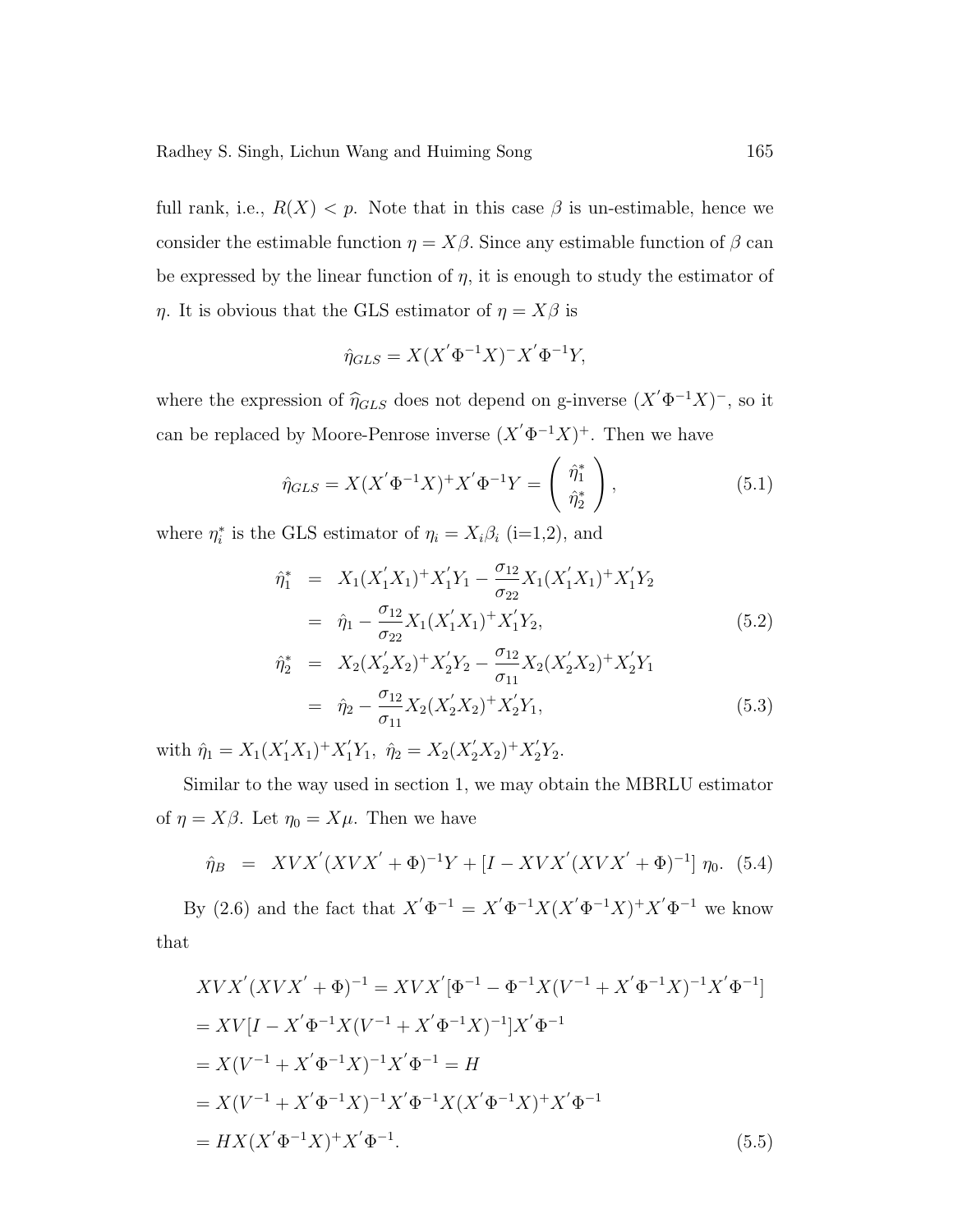Therefore, using (5.4) and (5.5) and the fact that  $X(X'X)^+X'X = X$  we have

$$
\hat{\eta}_B = HX(X'\Phi^{-1}X)^+ X'\Phi^{-1}Y + (I - H)\eta_0 \n= H\hat{\eta}_{GLS} + (I - H)\eta_0 = \hat{\eta}_{GLS} - (I - H)(\hat{\eta}_{GLS} - \eta_0) \n= \hat{\eta}_{GLS} - [X - HX(X'X)^+ X'X](\hat{\beta}_{GLS} - \mu) \n= \hat{\eta}_{GLS} - [I - HX(X'X)^+ X'](\hat{\eta}_{GLS} - \eta_0).
$$
\n(5.6)

By the assumption  $X_1'X_2 = 0$  we have

$$
X'\Phi^{-1}X(X'X)^{+}X'
$$
  
=  $\begin{pmatrix} X'_1 & 0 \\ 0 & X'_2 \end{pmatrix} \begin{pmatrix} \sigma_{11.2}^{-1}I_n & -\rho_{12}I_n \\ -\rho_{12}I_n & \sigma_{22.1}^{-1}I_n \end{pmatrix} \begin{pmatrix} X_1(X'_1X_1)^{+}X'_1 & 0 \\ 0 & X_2(X'_2X_2)^{+}X'_2 \end{pmatrix}$   
=  $\begin{pmatrix} \sigma_{11.2}^{-1}X'_1X_1(X'_1X_1)^{+}X'_1 & 0 \\ 0 & \sigma_{22.1}^{-1}X'_2X_2(X'_2X_2)^{+}X'_2 \end{pmatrix} = \begin{pmatrix} \sigma_{11.2}^{-1}X'_1 & 0 \\ 0 & \sigma_{22.1}^{-1}X'_2 \end{pmatrix}$ , (5.7)

and

$$
HX(X'X)^{+}X' = X[V^{-1} + X'\Phi^{-1}X]^{-1}X'\Phi^{-1}X(X'X)^{+}X'
$$
  
=  $\begin{pmatrix} X_1 & 0 \ 0 & X_2 \end{pmatrix} \begin{pmatrix} \frac{1}{\sigma_{11.2}}X'_1X_1 + \frac{1}{\tau_1^2}I_{p_1} & 0 \\ 0 & \frac{1}{\sigma_{22.1}}X'_2X_2 + \frac{1}{\tau_2^2}I_{p_2} \end{pmatrix}^{-1} \begin{pmatrix} \sigma_{11.2}^{-1}X'_1 & 0 \\ 0 & \sigma_{22.1}^{-1}X'_2 \end{pmatrix}$   
=  $\begin{pmatrix} X_1(X'_1X_1 + \delta_1I_{p_1})^{-1}X'_1 & 0 \\ 0 & X_2(X'_2X_2 + \delta_2I_{p_2})^{-1}X'_2 \end{pmatrix}$  (5.8)

with  $\delta_1 = \sigma_{11.2} \tau_1^{-2}$ ,  $\delta_2 = \sigma_{22.1} \tau_2^{-2}$ .

Substituting (5.8) into (5.6) we obtain

$$
\hat{\eta}_B = \hat{\eta}_{GLS} - [I - HX(X'X)^+ X'](\hat{\eta}_{GLS} - \eta_0)
$$
\n
$$
= \begin{pmatrix}\n\hat{\eta}_1^* - [I_n - X_1(X_1'X_1 + \delta_1 I_{p_1})^{-1} X_1'](\hat{\eta}_1^* - \eta_{01}) \\
\hat{\eta}_2^* - [I_n - X_2(X_2'X_2 + \delta_2 I_{p_2})^{-1} X_2'](\hat{\eta}_2^* - \eta_{02})\n\end{pmatrix},
$$
\n(5.9)

where  $\eta_0' = (\eta_{01}', \eta_{02}')$  and  $\eta' = (\eta_1', \eta_2')$ . So the MBRLU estimators of  $\eta_i(i =$ 1, 2) are

$$
\hat{\eta}_{1B} = \hat{\eta}_1^* - [I_n - X_1(X_1'X_1 + \delta_1 I_{p_1})^{-1}X_1'](\hat{\eta}_1^* - \eta_{01}), \qquad (5.10)
$$

$$
\hat{\eta}_{2B} = \hat{\eta}_2^* - [I_n - X_2(X_2'X_2 + \delta_2 I_{p_2})^{-1}X_2'](\hat{\eta}_2^* - \eta_{02}).
$$
\n(5.11)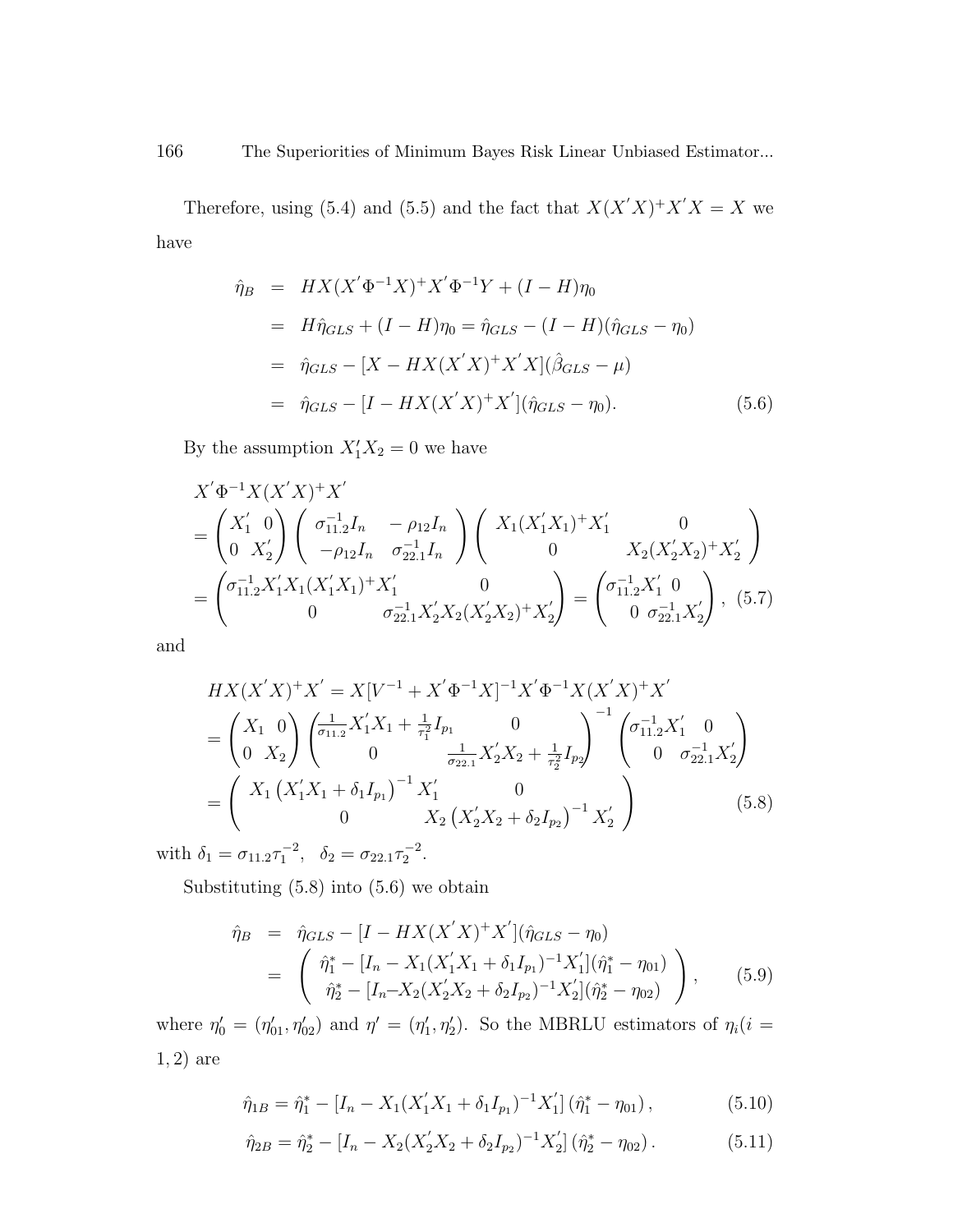**Theorem 5.1** Let the GLS estimators and MBRLU estimators of  $\eta_i = X_i \beta_i$ are given by  $(5.2)$ ,  $(5.3)$  and  $(5.10)$ , $(5.11)$ , respectively, then

$$
M(\hat{\eta}_i^*) - M(\hat{\eta}_{iB}) \ge 0, \quad i=1, 2.
$$

**Proof:** We only prove the case of  $i = 1$ , the case for  $i = 2$  can be proved in a similar way. Let  $G_1 = I_n - X_1 (X_1' X_1 + \delta_1 I_{p_1})^{-1} X_1'$  $i<sub>1</sub>$ , then

$$
M(\hat{\eta}_{1B}) = E\left\{ [\hat{\eta}_1^* - G_1(\hat{\eta}_1^* - \eta_{01}) - \eta_1][\hat{\eta}_1^* - G_1(\hat{\eta}_1^* - \eta_{01}) - \eta_1]'\right\}
$$
  
\n
$$
= E\left\{ [(\hat{\eta}_1^* - \eta_1) - G_1(\hat{\eta}_1^* - \eta_{01})][(\hat{\eta}_1^* - \eta_1) - G_1(\hat{\eta}_1^* - \eta_{01})]'\right\}
$$
  
\n
$$
= E\left\{ (\hat{\eta}_1^* - \eta_1)(\hat{\eta}_1^* - \eta_1)' - (\hat{\eta}_1^* - \eta_1)(\hat{\eta}_1^* - \eta_{01})'G_1'
$$
  
\n
$$
-G_1(\hat{\eta}_1^* - \eta_{01})(\hat{\eta}_1^* - \eta_1)' + G_1(\hat{\eta}_1^* - \eta_{01})(\hat{\eta}_1^* - \eta_{01})'G_1'\right\}
$$
  
\n
$$
= M(\hat{\eta}_1^*) - K_1G_1' - G_1K_1' + G_1K_2G_1',
$$
 (5.12)

where

$$
K_2 = E\left((\hat{\eta}_1^* - \eta_{01})(\hat{\eta}_1^* - \eta_{01})'\right) = Cov\left(\hat{\eta}_1^*\right)
$$
  
\n
$$
= Cov[E(\hat{\eta}_1^*|\eta)] + E[Cov(\hat{\eta}_1^*|\eta)]
$$
  
\n
$$
= \tau_1^2 X_1 X_1' + \sigma_{11.2} X_1 (X_1' X_1)^+ X_1',
$$
  
\n
$$
K_1 = E[(\hat{\eta}_1^* - \eta_1)(\hat{\eta}_1^* - \eta_{01})']
$$
\n(5.13)

$$
= Cov(\hat{\eta}_1^*) - Cov(\eta_1) = \sigma_{11.2} X_1 (X_1' X_1)^+ X_1'. \tag{5.14}
$$

Putting (5.13), (5.14) into (5.12) and by the fact of  $G_1 = I_n - X_1(X_1'X_1 +$  $\delta_1 I_{p_1}$ )<sup>-1</sup> $X'_1 = (I_n + \delta_1^{-1} X_1 X'_1)$  $\binom{1}{1}^{-1}$ , we have

$$
M(\hat{\eta}_1^*) - M(\hat{\eta}_{1B}) = K_1 G_1' + G_1 K_1' - G_1 K_2 G_1'
$$
  
= 
$$
G_1 \left( \tau_1^2 X_1 X_1' + \sigma_{11.2} X_1 (X_1' X_1)^+ X_1' \right) G_1' \geq 0.
$$

Theorem 5.1 has been proved.

For nay general estimable functions  $\gamma_i = P_i \beta_i$ , where  $P_i$  is a  $k_i \times p_i$  real matrix, for which there exists  $k_i \times n$  matrix  $C_i$  such that  $P_i = C_i X_i$ , therefore,

 $\Box$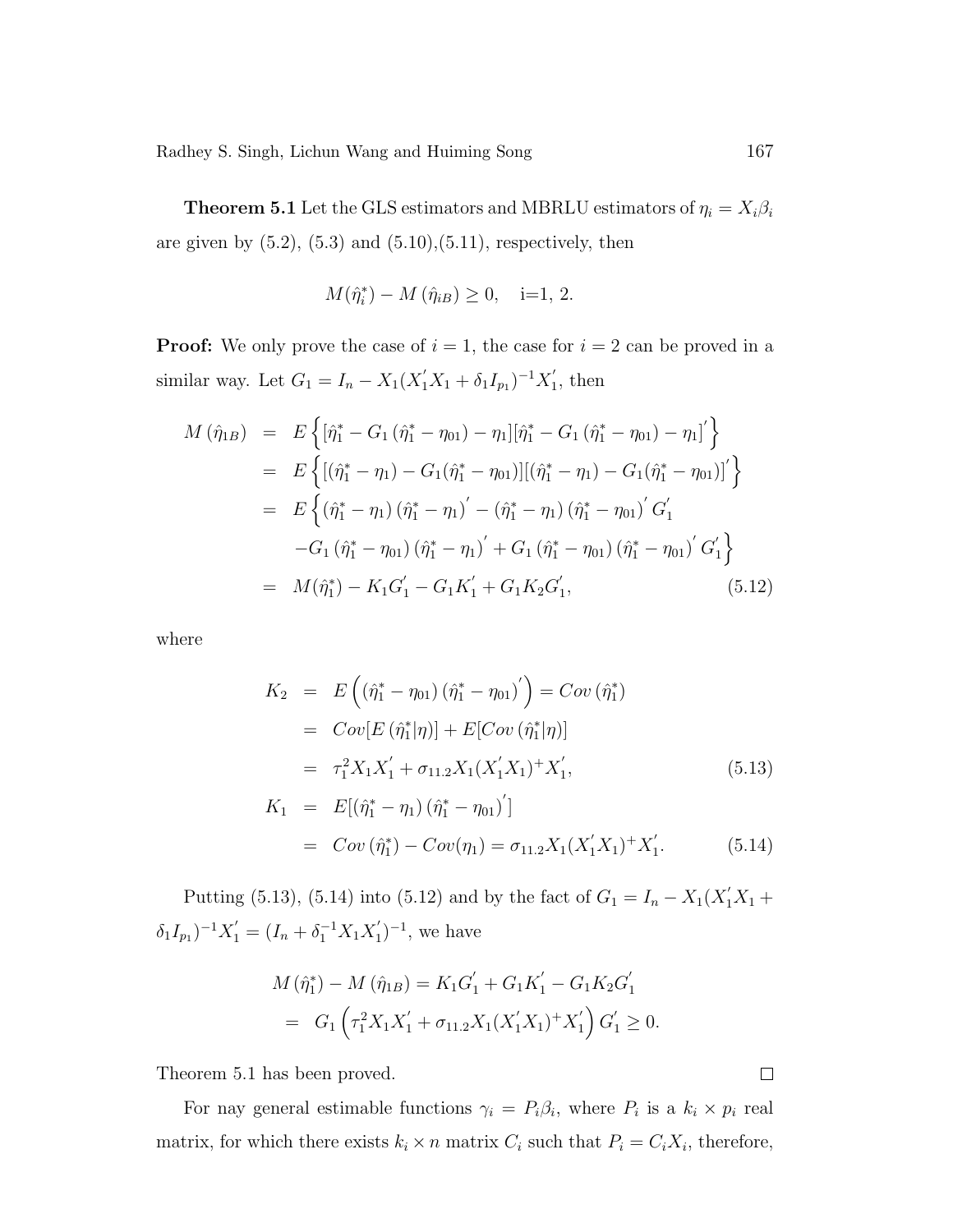$\gamma_i = C_i X_i \beta_i = C_i \eta_i (i = 1, 2)$ . It is easy to know the GLS estimators and MBRLU estimators of  $\gamma_i$  would be

$$
\hat{\gamma}_i^* = C_i \hat{\eta}_i^*, \qquad \hat{\gamma}_{iB} = C_i \hat{\eta}_{iB}, \qquad i = 1, 2,
$$
\n
$$
(5.15)
$$

then we have the following corollary.

Corollary 5.1 Let the GLS estimators and MBRLU estimators of estimable function  $\gamma_i$   $(i = 1, 2)$  are given by (5.15), then

$$
M(\hat{\gamma}_i^*) - M(\hat{\gamma}_{iB}) \ge 0, \quad i = 1, 2.
$$

Proof: The conclusion holds since

$$
M(\hat{\gamma}_i^*) - M(\hat{\gamma}_{iB}) = C_i \left[ M(\hat{\eta}_i^*) - M(\hat{\eta}_{iB}) \right] C_i' \ge 0.
$$

Now we discuss the superiority of MBRLU estimator of  $\eta_1$  under PRPC criterion, the superiority of MBRLU estimator of  $\eta_2$  can be discussed similarly. Under the loss function (2.2) we have the following result:

**Theorem 5.2** Let the GLS estimator and MBRLU estimator of  $\eta_1 = X_1 \beta_1$ be given by (5.2) and (5.10). Under the condition (4.1) and suppose  $R(X_1)$  =  $t_1 \leq p_1$ , if

$$
\frac{\tau_1^2}{\sigma_{11.2}} \le \frac{\tilde{\lambda}_{t_1}(t_1 - 2)}{2t_1 \tilde{\lambda}_1^2} \tag{5.16}
$$

then we have

$$
P_{\pi}\left(L(\hat{\eta}_{1B} - \eta_1)\right) \le L(\hat{\eta_1}^* - \eta_1)\ge 0.5, \text{ for every } \pi \in \Gamma(\beta_1),
$$

where  $\tilde{\lambda}_1$ ,  $\tilde{\lambda}_{t_1}$  are the maximum and minimum positive eigenvalue of  $X'_1X_1$ , and  $\Gamma(\beta_1)$  is given by Theorem 4.1.

Remark 5.1 The condition of (5.16) indicates the fact that the variance of prior should not be too larger than that of the samples. It implies some requirement for the precision of the variance of prior distribution.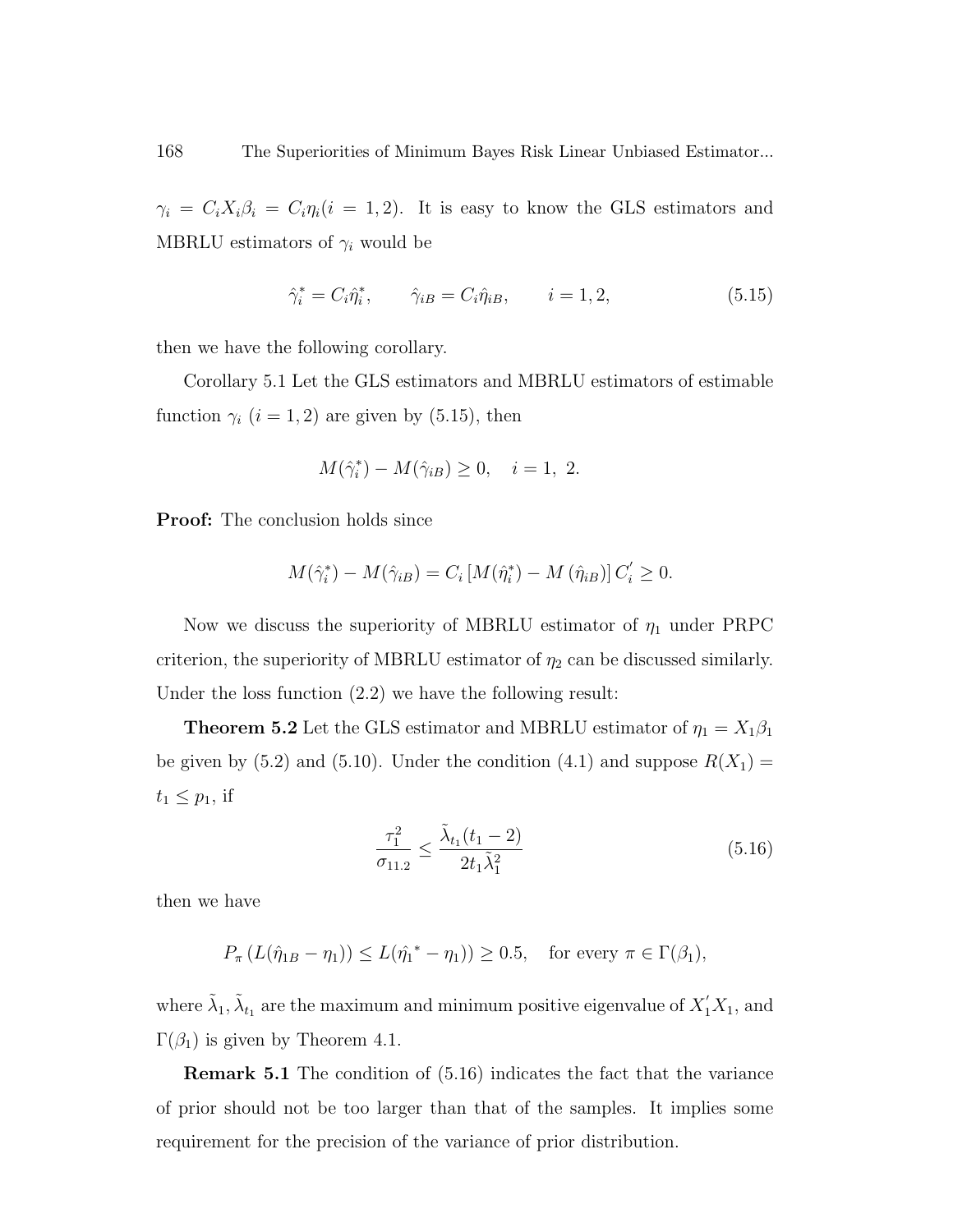**Proof:** Let  $G_1 = I - X_1(X_1'X_1 + \delta_1I_{p_1})^{-1}X_1' = (I + \delta_1^{-1}X_1X_1')$  $j_1^{\prime})^{-1}$  and  $W(\hat{\eta}_{1B}, \eta_1^*; \eta_1) = L(\hat{\eta}_{1B}, \eta_1) - L(\hat{\eta_1}^*, \eta_1)$ , where  $\delta_1$  is given in (5.8). By (5.10) we have

$$
L(\hat{\eta}_{1B}, \eta_1) = [(\hat{\eta}_1^* - \eta_1) - G_1(\hat{\eta}_1^* - \eta_{01})]' [(\hat{\eta}_1^* - \eta_1) - G_1(\hat{\eta}_1^* - \eta_{01})]
$$
  

$$
= L(\hat{\eta}_1^*, \eta_1) - 2(\hat{\eta}_1^* - \eta_{01})' G_1(\hat{\eta}_1^* - \eta_1)
$$
  

$$
+ (\hat{\eta}_1^* - \eta_{01})' G_1^2(\hat{\eta}_1^* - \eta_{01}).
$$
 (5.17)

From  $(5.17)$ , it is easy to see that  $W < 0$  is equivalent to

$$
(\hat{\eta}_1^* - \eta_{01})' G_1^2(\hat{\eta}_1^* - \eta_{01}) \le 2(\hat{\eta}_1^* - \eta_{01})' G_1(\hat{\eta}_1^* - \eta_{1}).
$$
\n(5.18)

since  $G_1^2 < G_1$ , then (5.18) is implied by

$$
(\hat{\eta}_1^* - \eta_{01})' G_1(\hat{\eta}_1^* - \eta_{01}) \le 2(\hat{\eta}_1^* - \eta_{01})' G_1(\hat{\eta}_1^* - \eta_{1}).
$$
\n(5.19)

Substituting  $\hat{\eta}_1^* - \eta_{01} = \hat{\eta}_1^* - \eta_1 - (\eta_{01} - \eta_1)$  into (5.19), we have

$$
(\eta_1 - \eta_{01})' G_1(\eta_1 - \eta_{01}) \le (\hat{\eta}_1^* - \eta_1)' G_1(\hat{\eta}_1^* - \eta_1). \tag{5.20}
$$

Since  $\tilde{\lambda}_1$  and  $\tilde{\lambda}_{t_1}$  is the maximum and minimum non-zero eigenvalue of  $X_1 X_1'$  $i<sub>1</sub>$  respectively, then

$$
\left(\frac{\tau_1^2}{\sigma_{11.2}}\tilde{\lambda}_1 + 1\right)^{-1}I_n \le G_1 = \left(\frac{\tau_1^2}{\sigma_{11.2}}X_1X_1' + I_n\right)^{-1} \le \left(\frac{\tau_1^2}{\sigma_{11.2}}\tilde{\lambda}_{t_1} + 1\right)^{-1}I_n.
$$

Hence (5.20) is implied by

$$
\left(\eta_1^{-1}\tilde{\lambda}_{t_1}+1\right)^{-1}\!\!\left(\eta_1-\eta_{01}\right)'\!\left(\eta_1-\eta_{01}\right)\leq \left(\delta_1^{-1}\tilde{\lambda}_1+1\right)^{-1}\!\!\left(\hat{\eta}_1^*-\eta_1\right)'\!\!\left(\hat{\eta}_1^*-\eta_1\right)\!\!\left(5.21\right)
$$

Note that  $0 < \frac{\delta_1^{-1}\tilde{\lambda}_1 + 1}{s-1\tilde{\lambda}_1 + 1}$  $\frac{\delta_1^{-1}\tilde{\lambda}_1+1}{\delta_1^{-1}\tilde{\lambda}_{t_1}+1} \leq \frac{\tilde{\lambda}_1}{\tilde{\lambda}_{t_1}},$  (5.21) is implied by

$$
\frac{\tilde{\lambda}_1}{\tilde{\lambda}_{t_1}}(\eta_1 - \eta_{01})'(\eta_1 - \eta_{01}) \le (\hat{\eta}_1^* - \eta_1)'(\hat{\eta}_1^* - \eta_1). \tag{5.22}
$$

From (4.1) we know that

$$
(\hat{\eta}_1^* - \eta_1)|\eta \sim N\left(0, \sigma_{11.2}X_1(X_1'X_1)^+X_1'\right).
$$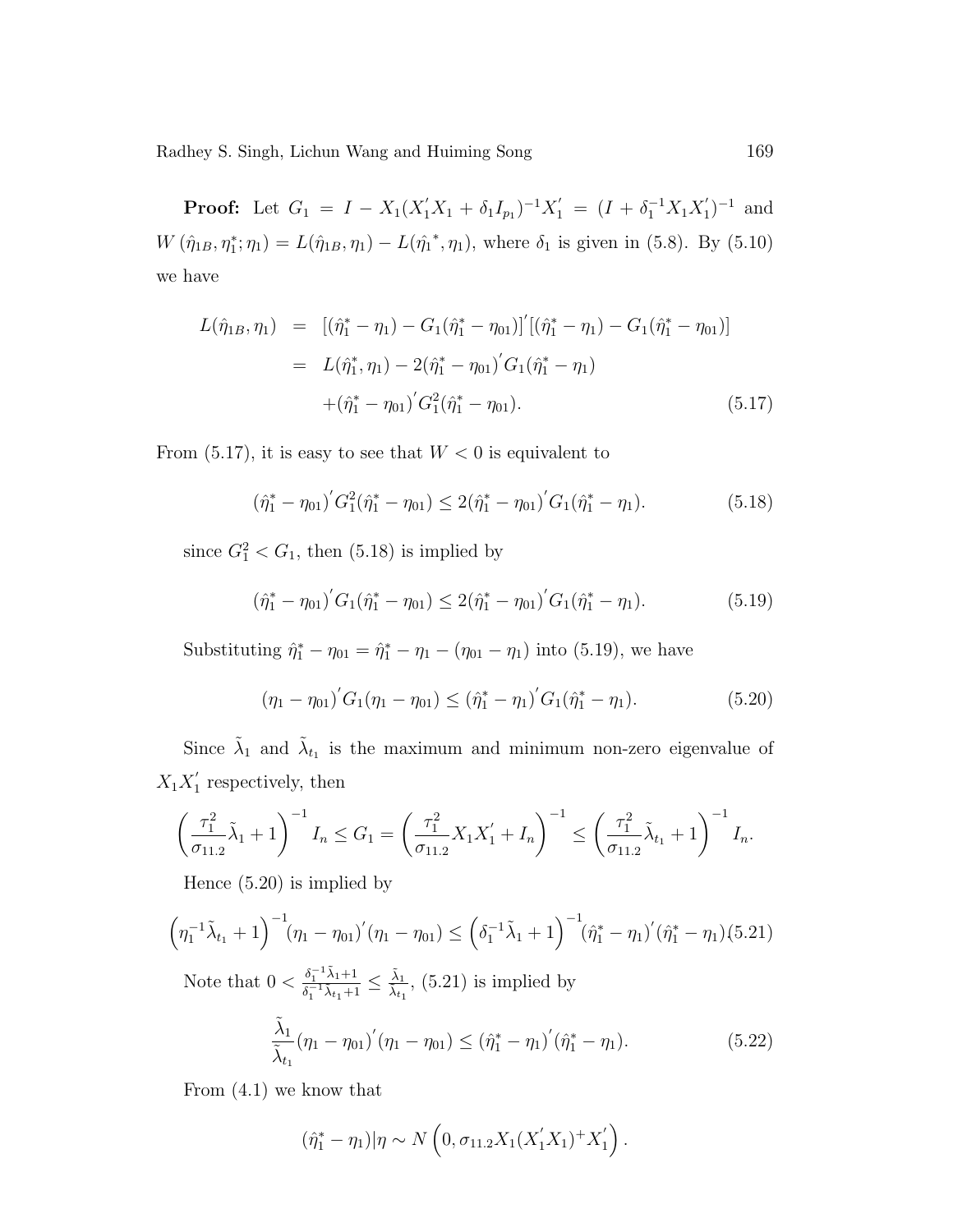Since  $Q = X_1(X_1'X_1)^+X_1'$  $i_1$  is an idempotent matrix, there exists an orthogonal matrix  $P$  such that  $\overline{\phantom{a}}$ 

$$
PQP'=\left(\begin{array}{cc}I_{t_1}&0\\0&0\end{array}\right).
$$

Let  $\tilde{Z} = \sigma_{11.2}^{-1/2} P (\hat{\eta}_1^* - \eta_1)$ , then

$$
\tilde{Z}|\delta_1 \sim N\left(0, \begin{pmatrix} I_{t_1} & 0 \\ 0 & 0 \end{pmatrix}\right),
$$

which implies  $\tilde{Z}'\tilde{Z} \sim \chi^2_{t_1}$ . Thus (5.22) is equivalent to

$$
\frac{\tilde{\lambda}_1}{\tilde{\lambda}_{t_1}\sigma_{11.2}} ||\eta_1 - \eta_{01}||^2 \le \tilde{Z}'\tilde{Z}.
$$
\n(5.23)

by (5.18)-(5.23) and Markov-inequality we obtain

$$
P_{\pi} \left( W \left( \hat{\eta}_{1B}, \eta_1^*; \eta_1 \right) \leq 0 \right) \geq P_{\pi} \left( \tilde{Z}^{\prime} \tilde{Z} \geq \frac{\tilde{\lambda}_1}{\sigma_{11.2} \tilde{\lambda}_{t_1}} ||\eta_1 - \eta_0_1||^2 \right)
$$
  
\n
$$
= 1 - P_{\pi} \left( ||\eta_1 - \eta_0_1||^2 \geq \frac{\sigma_{11.2} \tilde{\lambda}_{t_1}}{\tilde{\lambda}_1} \tilde{Z}^{\prime} \tilde{Z} \right)
$$
  
\n
$$
= 1 - E \left[ P_{\pi} \left( ||\eta_1 - \eta_0_1||^2 \geq \frac{\sigma_{11.2} \tilde{\lambda}_{t_1}}{\tilde{\lambda}_1} \tilde{Z}^{\prime} \tilde{Z} \middle| \tilde{Z}^{\prime} \tilde{Z} \right) \right]
$$
  
\n
$$
\geq 1 - \frac{\tilde{\lambda}_1 E ||\eta_1 - \eta_0_1||^2}{\sigma_{11.2} \tilde{\lambda}_{t_1}} E \left( \frac{1}{\tilde{Z}^{\prime} \tilde{Z}} \right) = 1 - \frac{\tilde{\lambda}_1 tr(Cov(\eta_1))}{\sigma_{11.2} \tilde{\lambda}_{t_1}(t_1 - 2)}
$$
  
\n
$$
\geq 1 - \frac{\tilde{\lambda}_1 \tau_1^2 tr(X_1^{\prime} X_1)}{\sigma_{11.2} \tilde{\lambda}_{t_1}(t_1 - 2)} \geq 1 - \frac{t_1 \tilde{\lambda}_1^2 \tau_1^2}{\sigma_{11.2} \tilde{\lambda}_{t_1}(t_1 - 2)} \geq 0.5.
$$

The proof of Theorem 5.2 is completed.

Similar to Theorem 5.2, we have the following theorem.

**Theorem 5.3** Let the GLS estimator and MBRLU estimator of  $\eta_2 = X_2\beta_2$ be given by (5.3) and (5.11). Under the condition (4.1) and suppose  $R(X_2)$  =  $t_2 \leq p_2$ , if

$$
\frac{\tau_2^2}{\sigma_{22.1}} \le \frac{\bar{\lambda}_{t_2}(t_2 - 2)}{2t_2 \bar{\lambda}_1^2} \tag{5.24}
$$

 $\Box$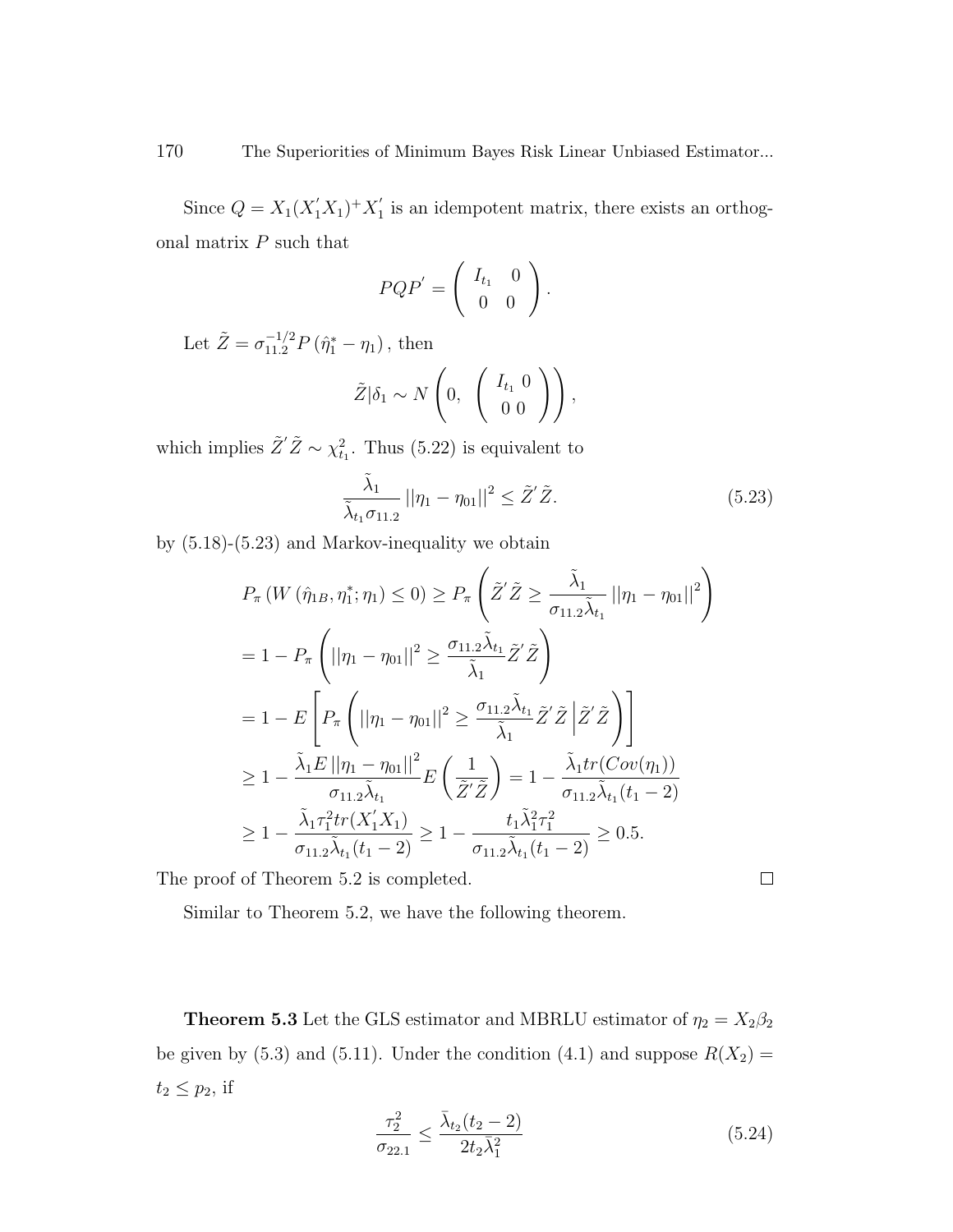then we have

$$
P_{\pi}\left(L(\hat{\eta}_{2B} - \eta_2)\right) \le L(\hat{\eta_2}^* - \eta_2) \ge 0.5, \text{ for every } \pi \in \Gamma(\beta_2),
$$

where  $\bar{\lambda}_1$ ,  $\bar{\lambda}_{{t}_2}$  are the maximum and minimum positive eigenvalue of  $X_2'X_2$ , and  $\Gamma(\beta_2)$  is the same as that of Theorem 4.2.

Similar to the proof of Theorem 4.3, we have the following result.

**Theorem 5.4** Let the GLS estimator and MBRLU estimator of  $\eta_i = X_i \beta_i$ be given by  $(5.2)$ ,  $(5.3)$  and  $(5.10)$ ,  $(5.11)$  respectively. Under the conditions  $(4.1)$  and  $(4.12)$ . Then for  $i = 1, 2$ , we have

$$
P_{\pi}\left(L(\hat{\eta}_{iB}, \eta_i)\right) \le L(\hat{\eta}_i^*, \eta_i)|y| \ge 0.5, \text{ for any } y \in \mathcal{Y},
$$

where  $\mathcal Y$  is the sample space.

### 6 Concluding remarks

In summary, we have investigated Bayesian estimation problem of regression parameter in the system of two seemingly unrelated regressions. We derive the Bayes minimum risk linear unbiased (MBRLU) estimators for regression parameters and establish their superiorities based on the mean square error matrix (MSEM) criterion. Also, we exhibit the superiorities of MBRLU estimators in terms of the predictive Pitman closeness (PRPC) criterion and the posterior Pitman closeness (PPC) criterion, respectively. In the case that the design matrices are non-full rank, the superiorities of BMRLU estimators of some estimable functions are investigated.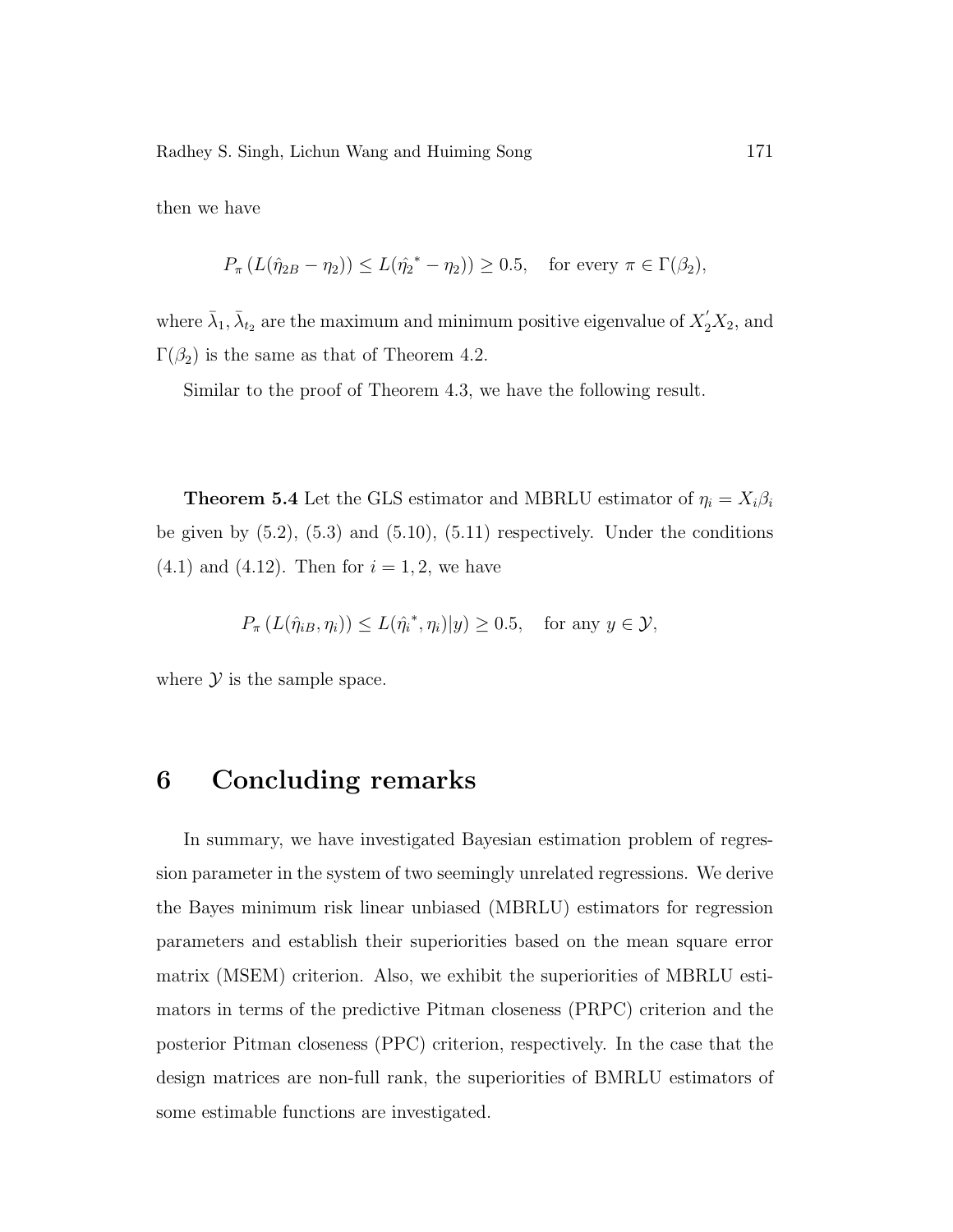#### References

- [1] J.O. Berger, Statistical decision theory and Bayesian analysis, Berlin, Springer, 1985.
- [2] G.E.P. Box and G. Tiao, Bayesian Inference in Statistical Analysis, Reading, Addison-Wesley, 1973.
- [3] R.L. Fountain and J.P. Keating, The Pitman comparison of unbiased linear estimators, Statistics and Probability Letters, 19, (1994), 131-136.
- [4] M. Ghosh and P.K. Sen, Bayesian Pitman closeness, Comm. Statist. Theory and Methods, 20, (1991),3659-3678.
- [5] M.H.J.Gruber, Regression Estimators, A Comparative Study, Boston, Academic Press, 1990.
- [6] J.P. Keating and R.L. Mason, Practical relevance of an alternative criterion in estimation, Amer. Stat., 39, (1985), 203-205.
- [7] J.P. Keating, R.L. Mason and P.K. Sen, Pitman's Measure of Closeness: A Comparison of Statistical Estimators, Philadelphia-Society of Industrial and Applied Mathematics, (1993).
- [8] J. Kementa and R.F.Gilbert, Small sample properties of alternative estimators of seemingly unrelated regressions, J. Amer. Statist. Assoc., 63, (1968), 1180-1200.
- [9] C.T. Lin, The efficiency of least squares estimator of a seemingly unrelated regression model, Comm. Statist. Simulation, 20, (1991), 919-925.
- [10] A.Y. Liu, Efficient estimation of two seemingly unrelated regression equations, *Journal of Multivariate Analysis*,  $82$ ,  $(2002)$ ,  $445-456$ .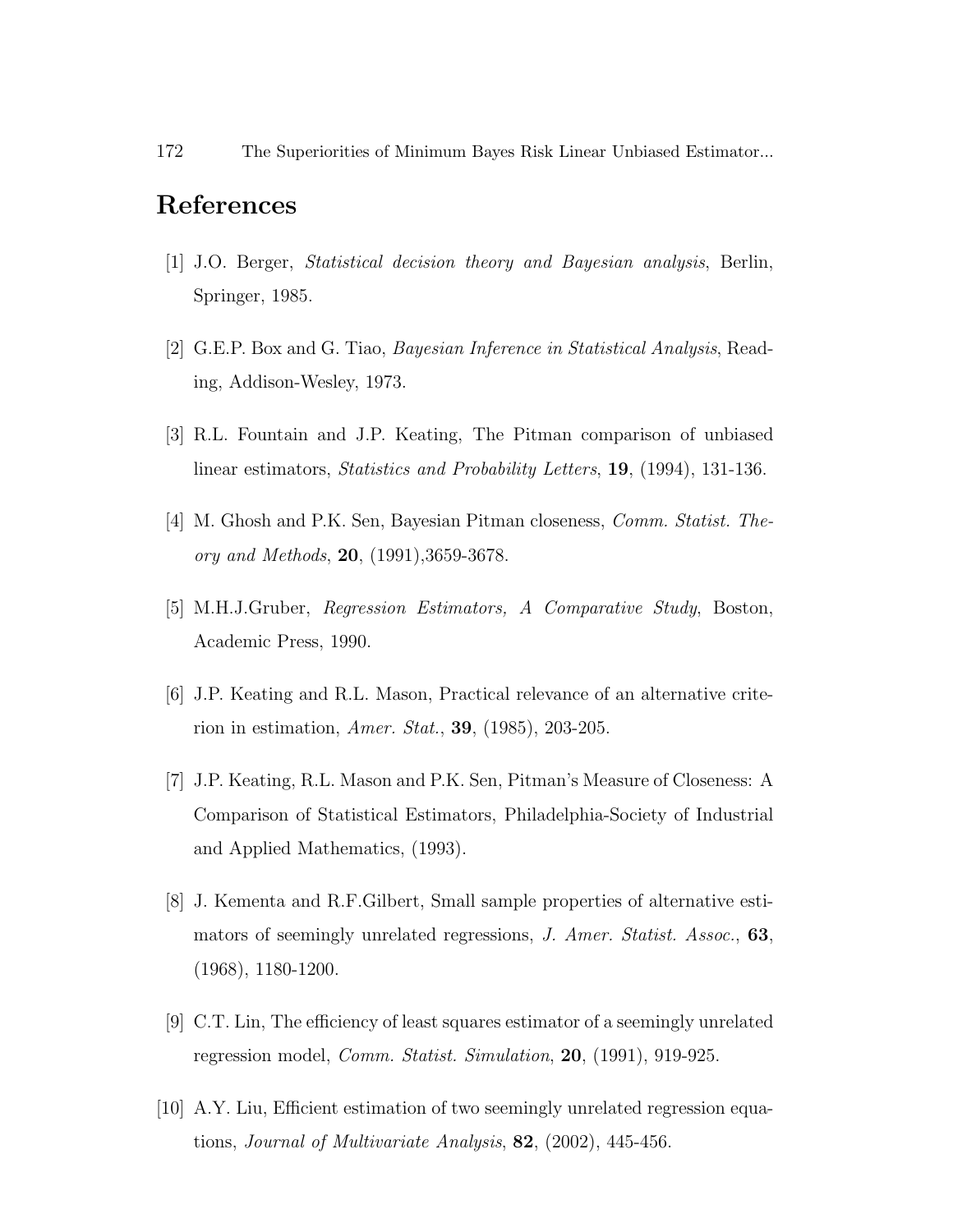- [11] R.L. Mason, J.P. Keating, P.K. Sen and N.W.Blaylock, Comparison of linear estimators using Pitman's measure of closeness, J. Amer. Statist. Assoc., 81, (1990), 579-581.
- [12] J.S. Mehta and P.A.V.B. Swamy, Further evidence on the relative efficiencies of Zellner's seemingly unrelated regressions estimator, J. Amer. Statist. Assoc., 71, (1976), 634-639.
- [13] E.J.G. Pitman, The closest estimates of statistical parameters, Proc. Camb. Phil. Soc., 33, (1937), 212-222.
- [14] C.R. Rao, Linear Statistical Inference and Its Applications, Second Edition, New York, Wiley, 1973.
- [15] C.R. Rao, Estimation of parameters in a linear model, The 1975 Wald Memorial Lectures, Ann. Statist., 4, (1976), 1023-1037.
- [16] C.R. Rao, Some comments on the minimum mean square as criterion of estimation. In Statistics and Related Topics, North Holland, Amsterdan, pp. 123-143, 1981.
- [17] C.R. Rao, J.P. Keating and R.L. Mason, The Pitman nearness criterion and determination, Comm. Statist. Theor. Math., 15, (1986), 3173-3191.
- [18] N.S. Revankar, Some finite sample results in the context of two seemingly unrelated regression equations, *J. Amer. Statist. Assoc.*, **69**, (1974), 187-190.
- [19] P. Schmidt, Estimation of seemingly unrelated regressions with unequal numbers of observations, *Journal of Econometrics*, **5**, (1977), 365-377.
- [20] G. Trenkler and L.S. Wei, The Bayes estimators in a misspecified linear regression model, Test, 5, (1996), 113-123.